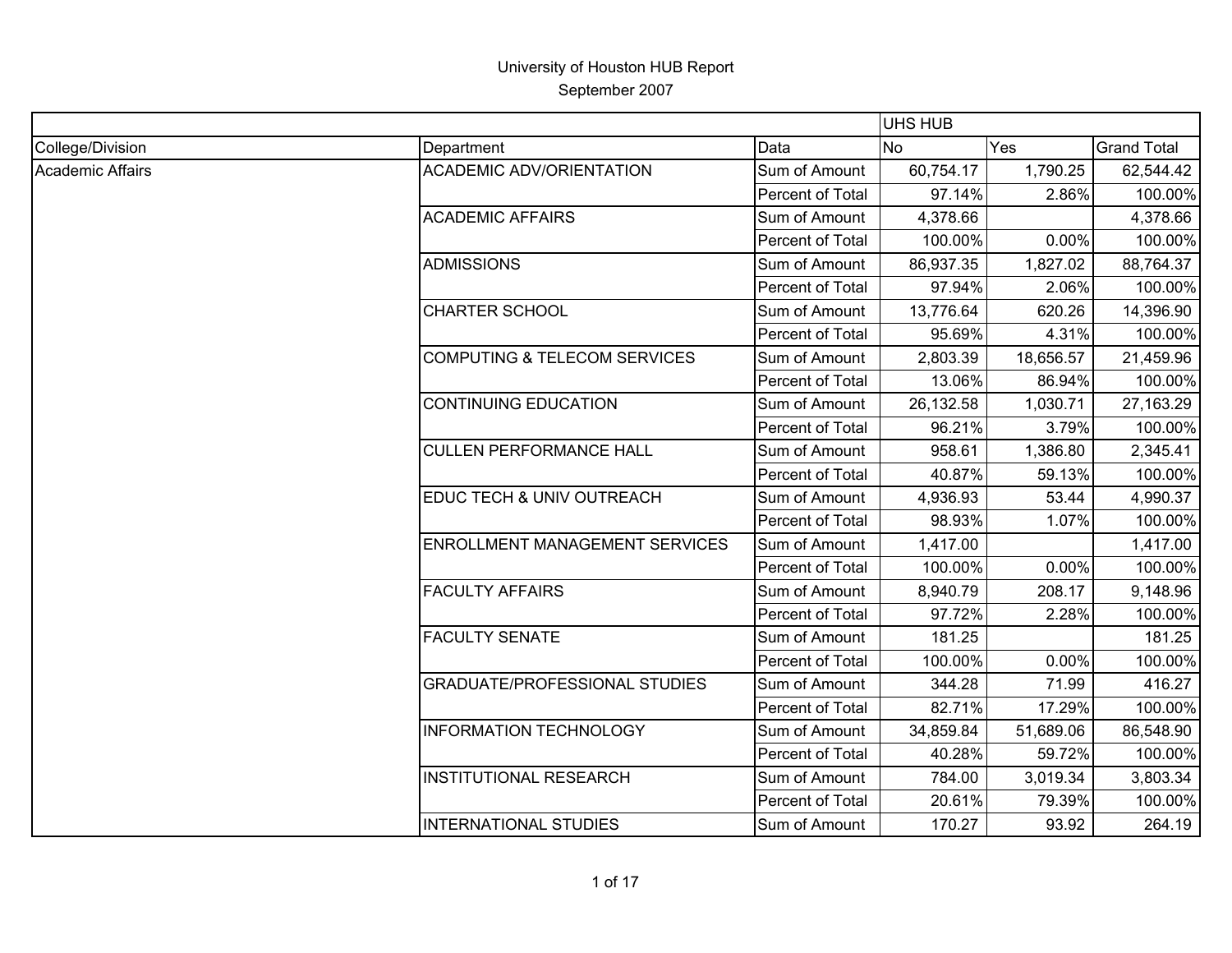|                                   |                                       |                  | <b>UHS HUB</b> |              |                    |
|-----------------------------------|---------------------------------------|------------------|----------------|--------------|--------------------|
| College/Division                  | Department                            | Data             | N <sub>o</sub> | Yes          | <b>Grand Total</b> |
| Academic Affairs                  | <b>INTERNATIONAL STUDIES</b>          | Percent of Total | 64.45%         | 35.55%       | 100.00%            |
|                                   | <b>KUHF RADIO</b>                     | Sum of Amount    | 103,185.06     | 2,461.85     | 105,646.91         |
|                                   |                                       | Percent of Total | 97.67%         | 2.33%        | 100.00%            |
|                                   | <b>KUHT TV</b>                        | Sum of Amount    | 55,090.81      | 2,960.59     | 58,051.40          |
|                                   |                                       | Percent of Total | 94.90%         | 5.10%        | 100.00%            |
|                                   | <b>MANAGEMENT INFORMATION SYSTEMS</b> | Sum of Amount    | 188,780.86     | 39,434.49    | 228,215.35         |
|                                   |                                       | Percent of Total | 82.72%         | 17.28%       | 100.00%            |
|                                   | <b>REGISTRATION AND ACADEMIC RECO</b> | Sum of Amount    | 30,913.80      | 110.00       | 31,023.80          |
|                                   |                                       | Percent of Total | 99.65%         | 0.35%        | 100.00%            |
|                                   | <b>SCHOLARS COMMUNITY</b>             | Sum of Amount    | 349.43         | 666.06       | 1,015.49           |
|                                   |                                       | Percent of Total | 34.41%         | 65.59%       | 100.00%            |
|                                   | <b>SCHOLARSHIPS (SPECIAL)</b>         | Sum of Amount    | 10,000.00      |              | 10,000.00          |
|                                   |                                       | Percent of Total | 100.00%        | 0.00%        | 100.00%            |
|                                   | SCHOLARSHIPS AND FINANCIAL AID        | Sum of Amount    | 87,855.24      | 7,226.50     | 95,081.74          |
|                                   |                                       | Percent of Total | 92.40%         | 7.60%        | 100.00%            |
|                                   | SECURITY AND DISASTER RECOVERY        | Sum of Amount    |                | 530.23       | 530.23             |
|                                   |                                       | Percent of Total | 0.00%          | 100.00%      | 100.00%            |
|                                   | TECHNOLOGY SUPPORT SERVICES           | Sum of Amount    | 51,652.88      | 93,379.43    | 145,032.31         |
|                                   |                                       | Percent of Total | 35.61%         | 64.39%       | 100.00%            |
|                                   | UNDERGRADUATE STUDIES                 | Sum of Amount    | 446.87         | (73.46)      | 373.41             |
|                                   |                                       | Percent of Total | 119.67%        | $-19.67%$    | 100.00%            |
| Academic Affairs Sum of Amount    |                                       |                  | 775,650.71     | 227, 143. 22 | 1,002,793.93       |
| Academic Affairs Percent of Total |                                       |                  | 77.35%         | 22.65%       | 100.00%            |
| <b>Administration and Finance</b> | <b>ADMINISTRATION &amp; FINANCE</b>   | Sum of Amount    | 3,236.64       | 1,310.01     | 4,546.65           |
|                                   |                                       | Percent of Total | 71.19%         | 28.81%       | 100.00%            |
|                                   | AVCIAVP-ADMINISTRATION                | Sum of Amount    | 1,110.90       | 1,785.99     | 2,896.89           |
|                                   |                                       | Percent of Total | 38.35%         | 61.65%       | 100.00%            |
|                                   | <b>ENVIRONMENTAL HEALTH RISK MGMT</b> | Sum of Amount    | 3,150.68       | 625.34       | 3,776.02           |
|                                   |                                       | Percent of Total | 83.44%         | 16.56%       | 100.00%            |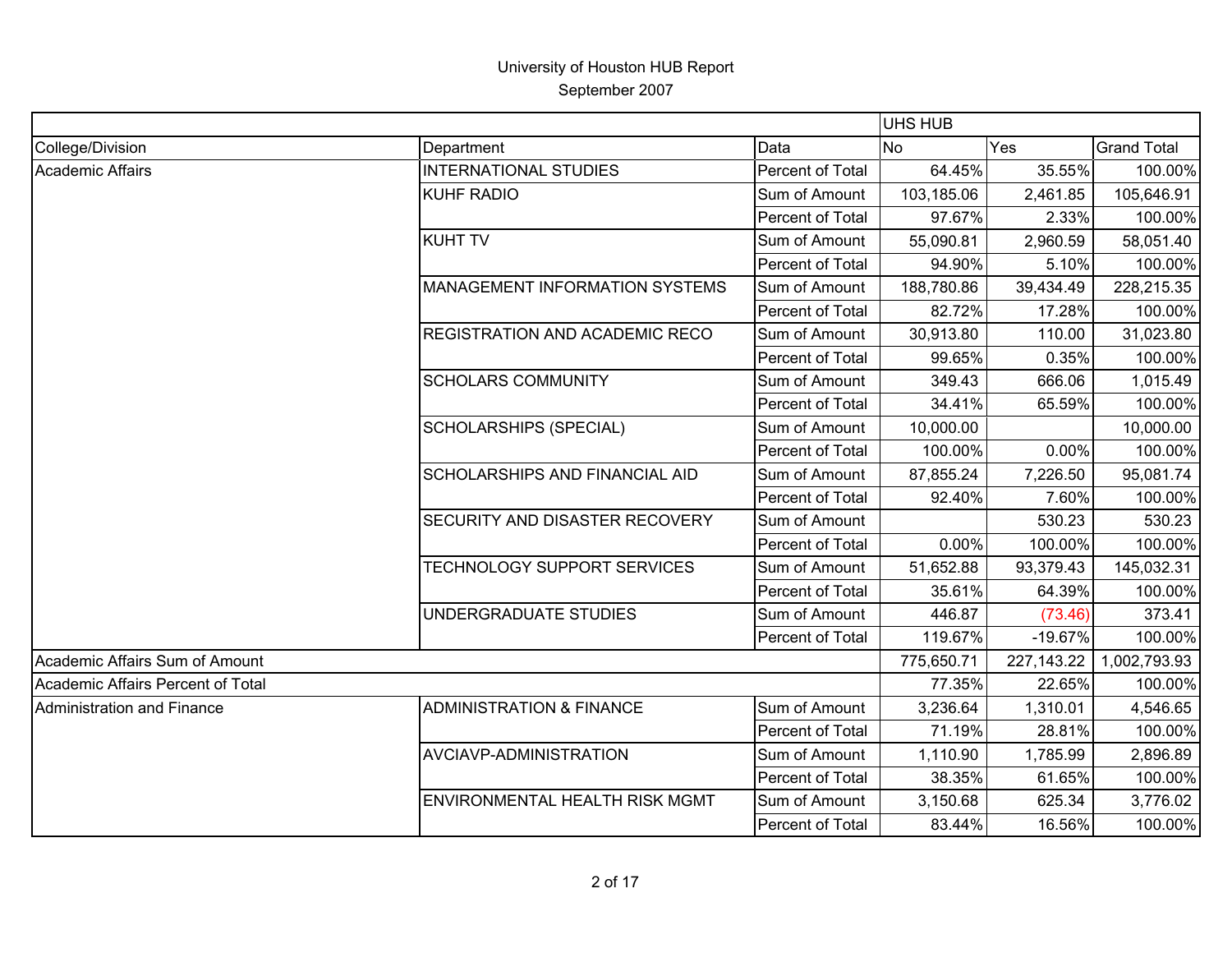|                            |                                  |                  | <b>UHS HUB</b> |            |                    |
|----------------------------|----------------------------------|------------------|----------------|------------|--------------------|
| College/Division           | Department                       | Data             | <b>No</b>      | Yes        | <b>Grand Total</b> |
| Administration and Finance | <b>FACILITIES &amp; PLANNING</b> | Sum of Amount    | 1,806,813.11   | 267,472.34 | 2,074,285.45       |
|                            |                                  | Percent of Total | 87.11%         | 12.89%     | 100.00%            |
|                            | <b>FINANCE</b>                   | Sum of Amount    | 3,122.18       | 6,892.49   | 10,014.67          |
|                            |                                  | Percent of Total | 31.18%         | 68.82%     | 100.00%            |
|                            | <b>FINANCIAL REPORTING</b>       | Sum of Amount    | 292.70         | 655.63     | 948.33             |
|                            |                                  | Percent of Total | 30.86%         | 69.14%     | 100.00%            |
|                            | <b>HUMAN RESOURCES</b>           | Sum of Amount    | 4,635.66       | 1,411.71   | 6,047.37           |
|                            |                                  | Percent of Total | 76.66%         | 23.34%     | 100.00%            |
|                            | <b>INST - BUSINESS SERVICES</b>  | Sum of Amount    | 704,743.47     | 557.15     | 705,300.62         |
|                            |                                  | Percent of Total | 99.92%         | 0.08%      | 100.00%            |
|                            | ONE CARD PROGRAM                 | Sum of Amount    | 180,791.89     | 1,114.67   | 181,906.56         |
|                            |                                  | Percent of Total | 99.39%         | 0.61%      | 100.00%            |
|                            | PARKING & TRANSPORTATION         | Sum of Amount    | 187,882.86     | 502.64     | 188,385.50         |
|                            |                                  | Percent of Total | 99.73%         | 0.27%      | 100.00%            |
|                            | PHY PLANT-ADMINISTRATION         | Sum of Amount    | 51,457.95      | 1,382.33   | 52,840.28          |
|                            |                                  | Percent of Total | 97.38%         | 2.62%      | 100.00%            |
|                            | PHY PLANT-AUTOMOTIVE             | Sum of Amount    | 9,525.10       | 4,644.63   | 14,169.73          |
|                            |                                  | Percent of Total | 67.22%         | 32.78%     | 100.00%            |
|                            | PHY PLANT-BLDG MAINT             | Sum of Amount    | 40,256.67      | 6,429.02   | 46,685.69          |
|                            |                                  | Percent of Total | 86.23%         | 13.77%     | 100.00%            |
|                            | PHY PLANT-CUSTODIAL SVCS         | Sum of Amount    | 18,989.90      |            | 18,989.90          |
|                            |                                  | Percent of Total | 100.00%        | 0.00%      | 100.00%            |
|                            | PHY PLANT-GROUNDS MAINT          | Sum of Amount    | 18,293.86      |            | 18,293.86          |
|                            |                                  | Percent of Total | 100.00%        | 0.00%      | 100.00%            |
|                            | PHY PLANT-SOLID WASTE            | Sum of Amount    | 4,146.48       |            | 4,146.48           |
|                            |                                  | Percent of Total | 100.00%        | 0.00%      | 100.00%            |
|                            | PHY PLANT-UTILITIES              | Sum of Amount    | 69,680.01      | 17,211.23  | 86,891.24          |
|                            |                                  | Percent of Total | 80.19%         | 19.81%     | 100.00%            |
|                            | <b>POLICE</b>                    | Sum of Amount    | 45,922.09      | 2,718.80   | 48,640.89          |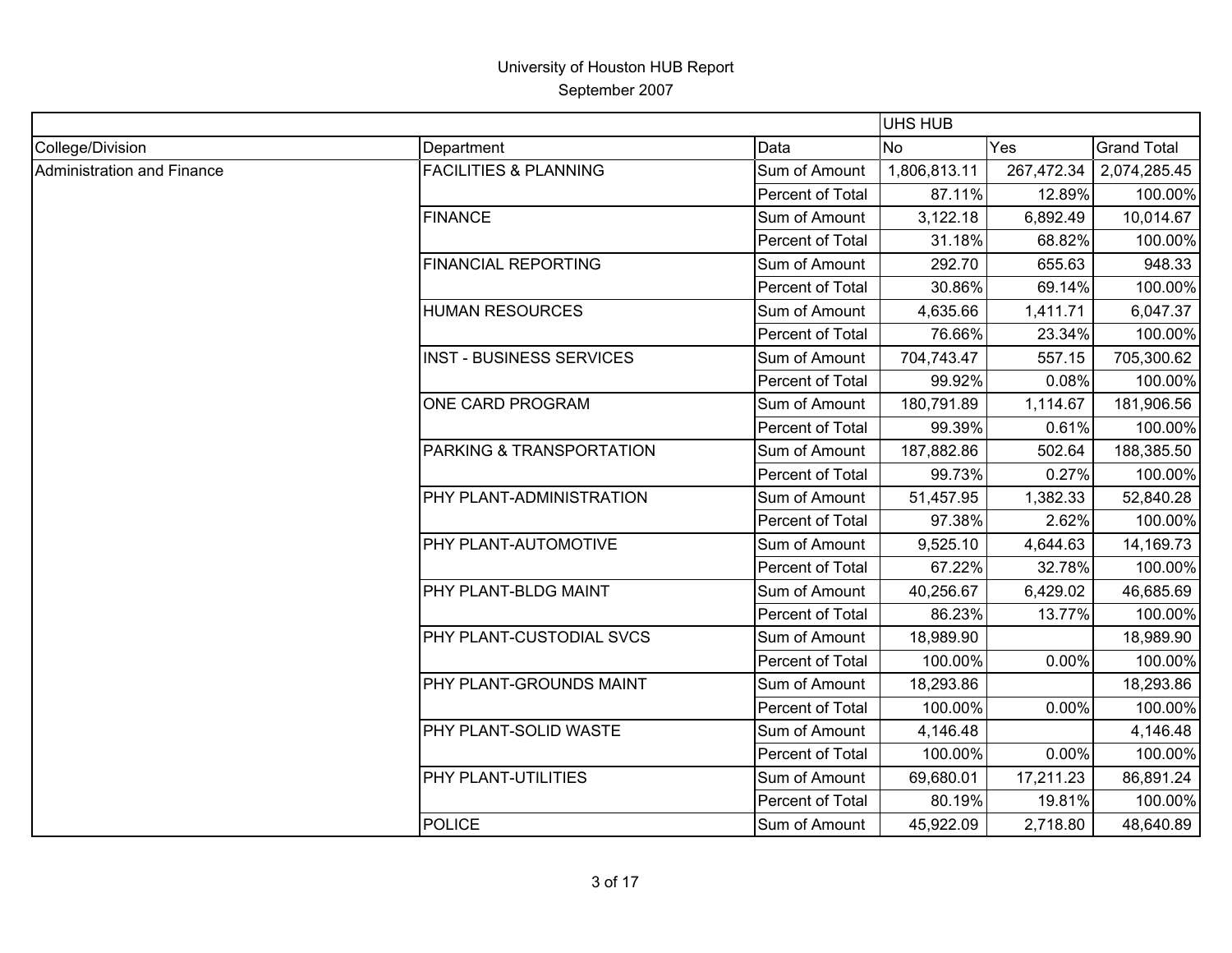|                                             |                                       |                  | <b>UHS HUB</b> |            |                    |
|---------------------------------------------|---------------------------------------|------------------|----------------|------------|--------------------|
| College/Division                            | Department                            | Data             | <b>No</b>      | Yes        | <b>Grand Total</b> |
| Administration and Finance                  | <b>POLICE</b>                         | Percent of Total | 94.41%         | 5.59%      | 100.00%            |
|                                             | POSTAL SERVICES                       | Sum of Amount    | 22,879.57      | 100.00     | 22,979.57          |
|                                             |                                       | Percent of Total | 99.56%         | 0.44%      | 100.00%            |
|                                             | PRINTING                              | Sum of Amount    | 23,702.26      | 79.34      | 23,781.60          |
|                                             |                                       | Percent of Total | 99.67%         | 0.33%      | 100.00%            |
|                                             | STUDENT FINANCIAL SERVICES            | Sum of Amount    | 22,165.34      | 7,969.83   | 30,135.17          |
|                                             |                                       | Percent of Total | 73.55%         | 26.45%     | 100.00%            |
| Administration and Finance Sum of Amount    |                                       |                  | 3,222,799.32   | 322,863.15 | 3,545,662.47       |
| Administration and Finance Percent of Total |                                       |                  | 90.89%         | 9.11%      | 100.00%            |
| Architecture                                | <b>DEAN, ARCHITECTURE</b>             | Sum of Amount    | 26,083.12      | 833.01     | 26,916.13          |
|                                             |                                       | Percent of Total | 96.91%         | 3.09%      | 100.00%            |
| Architecture Sum of Amount                  |                                       |                  | 26,083.12      | 833.01     | 26,916.13          |
| Architecture Percent of Total               |                                       |                  | 96.91%         | 3.09%      | 100.00%            |
| <b>Athletics</b>                            | <b>INTERCOLLEGIATE ATHLETICS</b>      | Sum of Amount    | 897,833.08     | 116,328.21 | 1,014,161.29       |
|                                             |                                       | Percent of Total | 88.53%         | 11.47%     | 100.00%            |
| Athletics Sum of Amount                     |                                       |                  | 897,833.08     | 116,328.21 | 1,014,161.29       |
| <b>Athletics Percent of Total</b>           |                                       |                  | 88.53%         | 11.47%     | 100.00%            |
| <b>Business Administration</b>              | <b>ACCOUNTANCY AND TAXATION</b>       | Sum of Amount    | 3,797.07       | 2,451.05   | 6,248.12           |
|                                             |                                       | Percent of Total | 60.77%         | 39.23%     | 100.00%            |
|                                             | <b>BAUER CAREER SERVICES CTR</b>      | Sum of Amount    | 14,205.22      | 2,280.43   | 16,485.65          |
|                                             |                                       | Percent of Total | 86.17%         | 13.83%     | 100.00%            |
|                                             | CTR FOR ENTREPRENEURSHIP & INN        | Sum of Amount    | 816.98         | 5,195.04   | 6,012.02           |
|                                             |                                       | Percent of Total | 13.59%         | 86.41%     | 100.00%            |
|                                             | DEAN, BUSINESS ADMINISTRATION         | Sum of Amount    | 46,039.74      | 8,561.24   | 54,600.98          |
|                                             |                                       | Percent of Total | 84.32%         | 15.68%     | 100.00%            |
|                                             | <b>DECISION AND INFORMATION SCIEN</b> | Sum of Amount    | 1,579.38       | 1,244.28   | 2,823.66           |
|                                             |                                       | Percent of Total | 55.93%         | 44.07%     | 100.00%            |
|                                             | <b>EXECUTIVE DEGREE PROGRAMS</b>      | Sum of Amount    | 14,771.48      | 10,631.44  | 25,402.92          |
|                                             |                                       | Percent of Total | 58.15%         | 41.85%     | 100.00%            |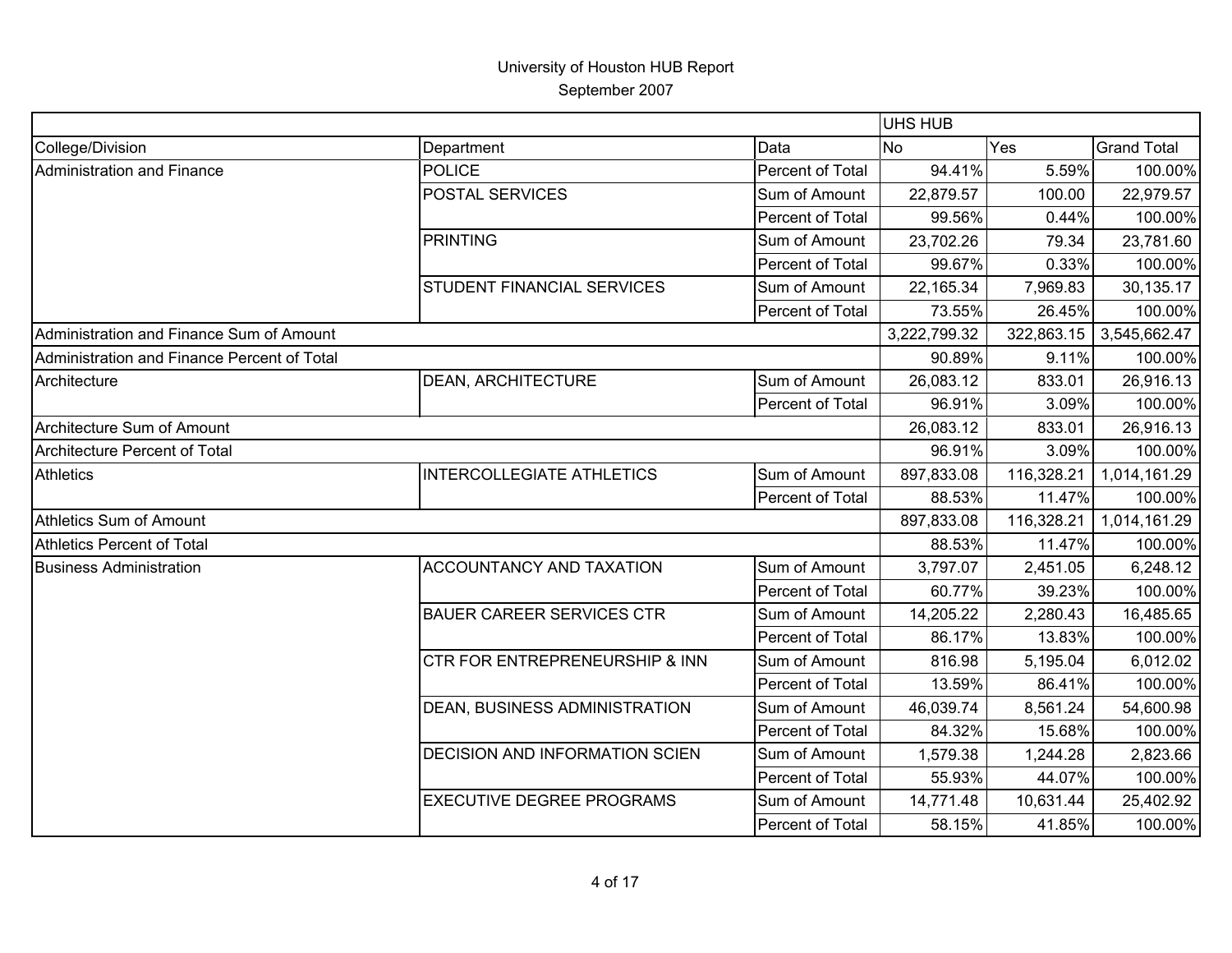|                                              |                                       |                  | UHS HUB    |           |                    |
|----------------------------------------------|---------------------------------------|------------------|------------|-----------|--------------------|
| College/Division                             | Department                            | Data             | <b>No</b>  | Yes       | <b>Grand Total</b> |
| <b>Business Administration</b>               | <b>FINANCE</b>                        | Sum of Amount    | 451.82     | 421.07    | 872.89             |
|                                              |                                       | Percent of Total | 51.76%     | 48.24%    | 100.00%            |
|                                              | <b>GLOBAL ENERGY MGMT INST</b>        | Sum of Amount    | 1,599.80   |           | 1,599.80           |
|                                              |                                       | Percent of Total | 100.00%    | 0.00%     | 100.00%            |
|                                              | <b>INFORMATION SYSTEMS RESEARCH C</b> | Sum of Amount    | 1,200.19   |           | 1,200.19           |
|                                              |                                       | Percent of Total | 100.00%    | 0.00%     | 100.00%            |
|                                              | <b>MANAGEMENT</b>                     | Sum of Amount    | 360.00     | 6,465.36  | 6,825.36           |
|                                              |                                       | Percent of Total | 5.27%      | 94.73%    | 100.00%            |
|                                              | MARKETING                             | Sum of Amount    | 169.12     | 1,652.68  | 1,821.80           |
|                                              |                                       | Percent of Total | 9.28%      | 90.72%    | 100.00%            |
|                                              | <b>MBA STUDENT SERVICES CENTER</b>    | Sum of Amount    | 45.07      | 465.83    | 510.90             |
|                                              |                                       | Percent of Total | 8.82%      | 91.18%    | 100.00%            |
|                                              | <b>RESEARCH AND INSTR COMPUTING S</b> | Sum of Amount    | 3,333.95   |           | 3,333.95           |
|                                              |                                       | Percent of Total | 100.00%    | 0.00%     | 100.00%            |
|                                              | <b>SALES EXCELLENCE INSTITUTE</b>     | Sum of Amount    | 9,016.04   | 1,838.77  | 10,854.81          |
|                                              |                                       | Percent of Total | 83.06%     | 16.94%    | 100.00%            |
|                                              | <b>SMALL BUSINESS DEV CENTER</b>      | Sum of Amount    | 68,674.97  | 6,036.50  | 74,711.47          |
|                                              |                                       | Percent of Total | 91.92%     | 8.08%     | 100.00%            |
|                                              | UNDERGRAD BUSINESS PROG               | Sum of Amount    | 7,922.16   | 2,250.86  | 10,173.02          |
|                                              |                                       | Percent of Total | 77.87%     | 22.13%    | 100.00%            |
| <b>Business Administration Sum of Amount</b> |                                       |                  | 173,982.99 | 49,494.55 | 223,477.54         |
| Business Administration Percent of Total     |                                       |                  | 77.85%     | 22.15%    | 100.00%            |
| <b>Chancellor/President</b>                  | <b>AFFIRMATIVE ACTION</b>             | Sum of Amount    | 86.30      | 316.28    | 402.58             |
|                                              |                                       | Percent of Total | 21.44%     | 78.56%    | 100.00%            |
|                                              | OFFICE OF SPECIAL EVENTS              | Sum of Amount    | 604.76     | 1,782.78  | 2,387.54           |
|                                              |                                       | Percent of Total | 25.33%     | 74.67%    | 100.00%            |
|                                              | <b>PRESIDENT</b>                      | Sum of Amount    | 255.40     | 779.36    | 1,034.76           |
|                                              |                                       | Percent of Total | 24.68%     | 75.32%    | 100.00%            |
|                                              | <b>STAFF COUNCIL</b>                  | Sum of Amount    | 949.97     | 2,428.27  | 3,378.24           |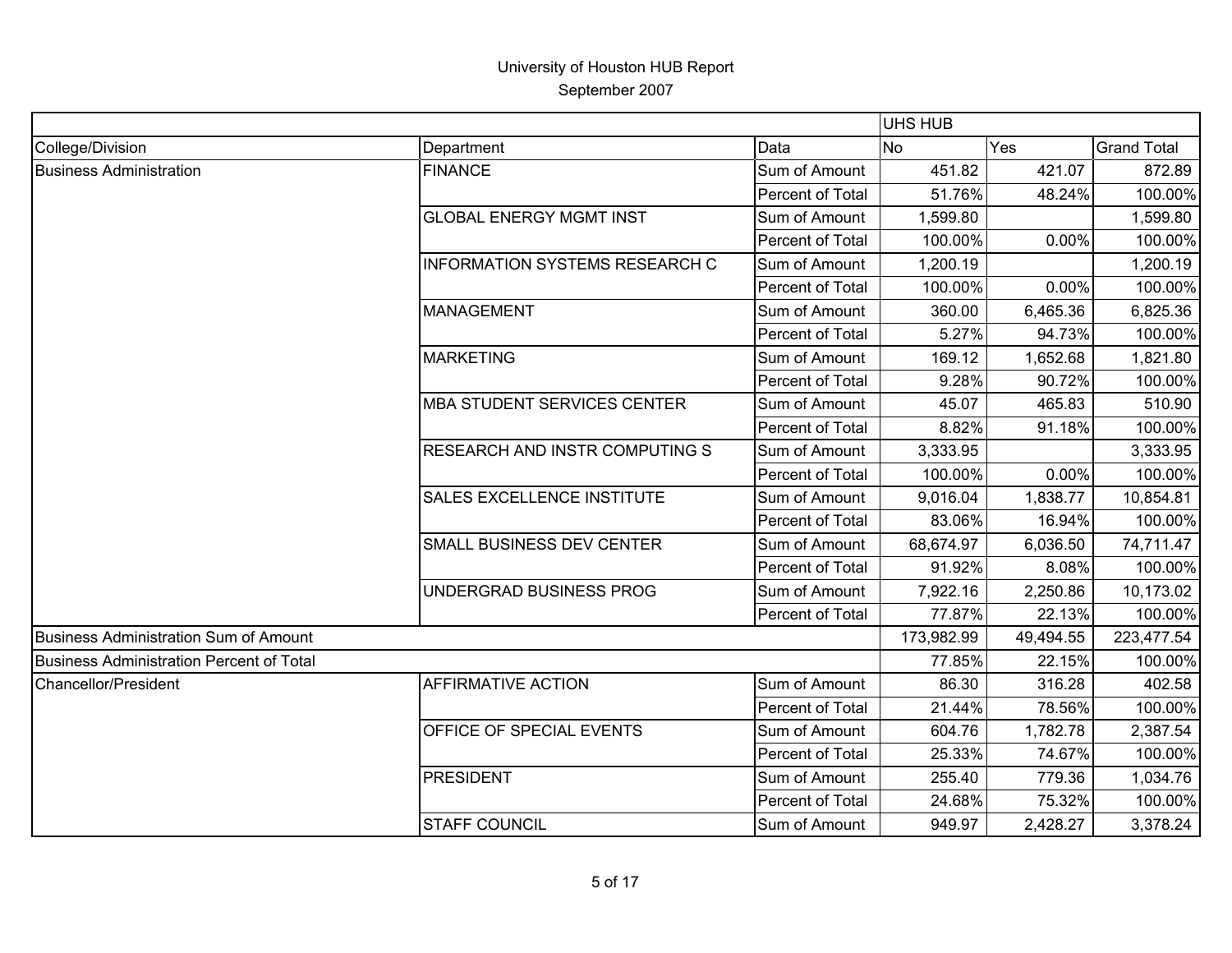|                                              |                                           |                  | <b>UHS HUB</b> |           |                    |
|----------------------------------------------|-------------------------------------------|------------------|----------------|-----------|--------------------|
| College/Division                             | Department                                | Data             | <b>No</b>      | Yes       | <b>Grand Total</b> |
| Chancellor/President                         | <b>STAFF COUNCIL</b>                      | Percent of Total | 28.12%         | 71.88%    | 100.00%            |
| Chancellor/President Sum of Amount           |                                           |                  | 1,896.43       | 5,306.69  | 7,203.12           |
| <b>Chancellor/President Percent of Total</b> |                                           |                  | 26.33%         | 73.67%    | 100.00%            |
| Education                                    | CENTER FOR INFO TECH IN EDUCATION         | Sum of Amount    | 12,700.66      | 56,474.17 | 69,174.83          |
|                                              |                                           | Percent of Total | 18.36%         | 81.64%    | 100.00%            |
|                                              | <b>CONSISTENCY MGMT &amp; COOP DISCIP</b> | Sum of Amount    | 24,889.49      | 15,527.40 | 40,416.89          |
|                                              |                                           | Percent of Total | 61.58%         | 38.42%    | 100.00%            |
|                                              | <b>CURRICULUM AND INSTRUCTION</b>         | Sum of Amount    | 15,997.61      | 2,579.15  | 18,576.76          |
|                                              |                                           | Percent of Total | 86.12%         | 13.88%    | 100.00%            |
|                                              | <b>DEAN, EDUCATION</b>                    | Sum of Amount    | 28,736.28      | 7,771.03  | 36,507.31          |
|                                              |                                           | Percent of Total | 78.71%         | 21.29%    | 100.00%            |
|                                              | EDU. LEADERSHIP & CULTURAL STU            | Sum of Amount    | 1,088.72       | 7,487.95  | 8,576.67           |
|                                              |                                           | Percent of Total | 12.69%         | 87.31%    | 100.00%            |
|                                              | EDUCATIONAL PSYCHOLOGY                    | Sum of Amount    | 4,198.67       | 110.08    | 4,308.75           |
|                                              |                                           | Percent of Total | 97.45%         | 2.55%     | 100.00%            |
|                                              | HEALTH AND HUMAN PERFORMANCE              | Sum of Amount    | 37,322.81      | 2,533.38  | 39,856.19          |
|                                              |                                           | Percent of Total | 93.64%         | 6.36%     | 100.00%            |
|                                              | HUMAN DEVELOPMENT LAB                     | Sum of Amount    | 126.38         |           | 126.38             |
|                                              |                                           | Percent of Total | 100.00%        | 0.00%     | 100.00%            |
|                                              | INSTITUTE FOR URBAN EDUCATION             | Sum of Amount    |                | 556.59    | 556.59             |
|                                              |                                           | Percent of Total | 0.00%          | 100.00%   | 100.00%            |
|                                              | TEACHER EDUCATION AND CERTIFIC            | Sum of Amount    | 3,905.82       | 338.53    | 4,244.35           |
|                                              |                                           | Percent of Total | 92.02%         | 7.98%     | 100.00%            |
| <b>Education Sum of Amount</b>               |                                           |                  | 128,966.44     | 93,378.28 | 222,344.72         |
| <b>Education Percent of Total</b>            |                                           |                  | 58.00%         | 42.00%    | 100.00%            |
| Engineering                                  | CENTER FOR NANOMAGNETIC SYSTEM            | Sum of Amount    | 246.90         |           | 246.90             |
|                                              |                                           | Percent of Total | 100.00%        | 0.00%     | 100.00%            |
|                                              | <b>CHEMICAL ENGINEERING</b>               | Sum of Amount    | 41,676.78      | 451.71    | 42,128.49          |
|                                              |                                           | Percent of Total | 98.93%         | 1.07%     | 100.00%            |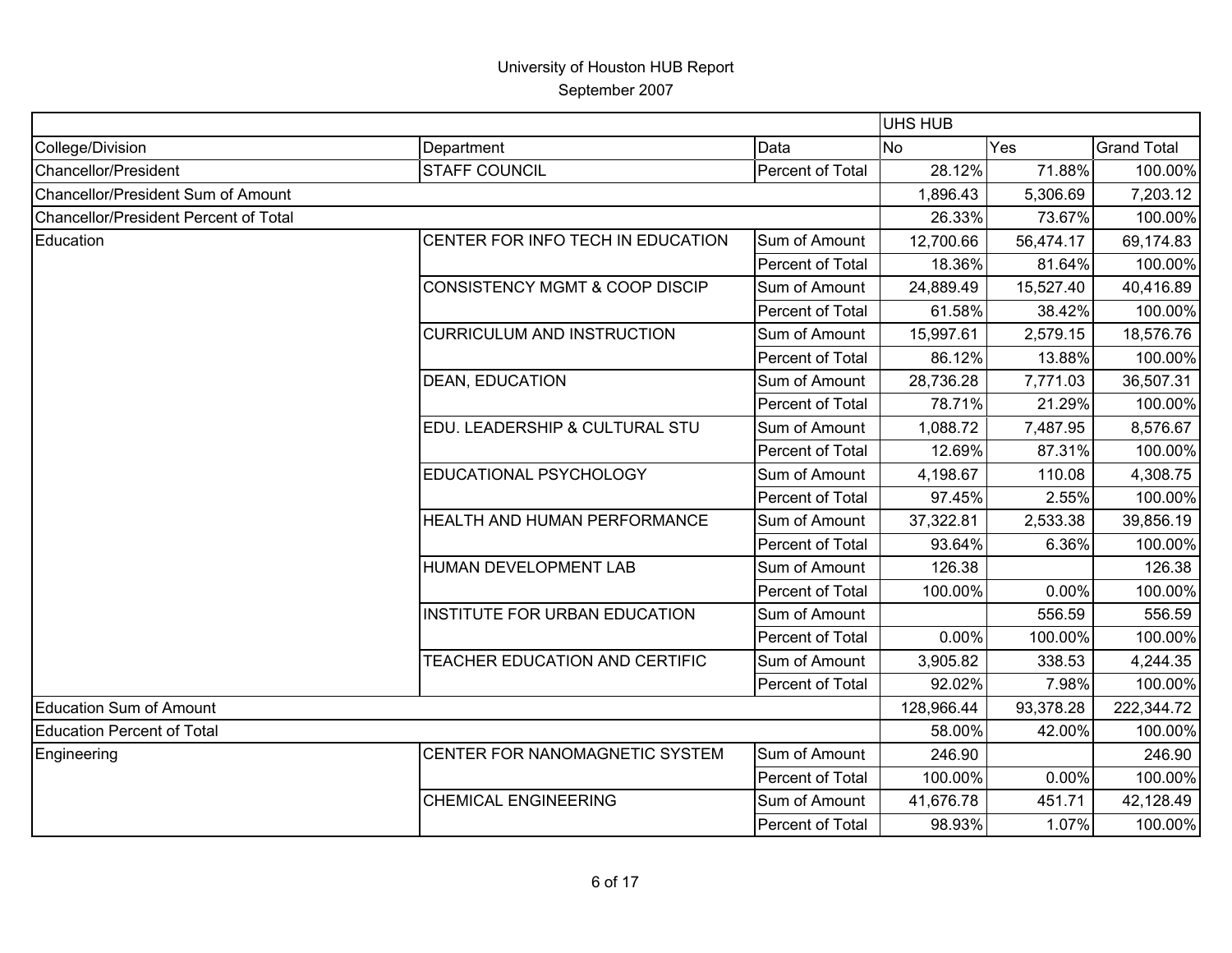|                                        |                                     |                  | <b>UHS HUB</b> |           |                    |
|----------------------------------------|-------------------------------------|------------------|----------------|-----------|--------------------|
| College/Division                       | Department                          | Data             | <b>No</b>      | Yes       | <b>Grand Total</b> |
| Engineering                            | <b>CIVIL ENGINEERING</b>            | Sum of Amount    | 35, 141.12     | 1,406.22  | 36,547.34          |
|                                        |                                     | Percent of Total | 96.15%         | 3.85%     | 100.00%            |
|                                        | COMPOSITE ENGR APPLICATIONS CT      | Sum of Amount    | 313.92         |           | 313.92             |
|                                        |                                     | Percent of Total | 100.00%        | 0.00%     | 100.00%            |
|                                        | <b>COOPERATIVE ENGINEERING</b>      | Sum of Amount    | 19.96          |           | 19.96              |
|                                        |                                     | Percent of Total | 100.00%        | 0.00%     | 100.00%            |
|                                        | CTR FOR INNOVATIVE GROUTING         | Sum of Amount    | 3,566.14       | 3,664.00  | 7,230.14           |
|                                        |                                     | Percent of Total | 49.32%         | 50.68%    | 100.00%            |
|                                        | <b>DEAN, ENGINEERING</b>            | Sum of Amount    | 30,190.05      | 4,792.23  | 34,982.28          |
|                                        |                                     | Percent of Total | 86.30%         | 13.70%    | 100.00%            |
|                                        | ELECTRICAL ENGINEERING              | Sum of Amount    | 15,779.16      | 4,497.82  | 20,276.98          |
|                                        |                                     | Percent of Total | 77.82%         | 22.18%    | 100.00%            |
|                                        | <b>ENGINEERING SERVICES</b>         | Sum of Amount    | 1,382.83       | 996.17    | 2,379.00           |
|                                        |                                     | Percent of Total | 58.13%         | 41.87%    | 100.00%            |
|                                        | <b>INDUSTRIAL ENGINEERING</b>       | Sum of Amount    | 673.43         | 2,837.00  | 3,510.43           |
|                                        |                                     | Percent of Total | 19.18%         | 80.82%    | 100.00%            |
|                                        | <b>MECHANICAL ENGINEERING</b>       | Sum of Amount    | 9,125.33       | 7,146.74  | 16,272.07          |
|                                        |                                     | Percent of Total | 56.08%         | 43.92%    | 100.00%            |
|                                        | SW PUBLIC TECHNOLOGY CENTER         | Sum of Amount    | 46.74          |           | 46.74              |
|                                        |                                     | Percent of Total | 100.00%        | 0.00%     | 100.00%            |
|                                        | <b>WIND ENERGY CENTER</b>           | Sum of Amount    | 71.93          |           | 71.93              |
|                                        |                                     | Percent of Total | 100.00%        | 0.00%     | 100.00%            |
| Engineering Sum of Amount              |                                     |                  | 138,234.29     | 25,791.89 | 164,026.18         |
| Engineering Percent of Total           |                                     |                  | 84.28%         | 15.72%    | 100.00%            |
| <b>Graduate College of Social Work</b> | <b>ADMISSIONS</b>                   | Sum of Amount    | 1,621.74       |           | 1,621.74           |
|                                        |                                     | Percent of Total | 100.00%        | 0.00%     | 100.00%            |
|                                        | <b>ALUMNI &amp; CAREER SERVICES</b> | Sum of Amount    | 1,686.00       | 260.75    | 1,946.75           |
|                                        |                                     | Percent of Total | 86.61%         | 13.39%    | 100.00%            |
|                                        | <b>AMERICAN HUMANICS</b>            | Sum of Amount    |                | 93.77     | 93.77              |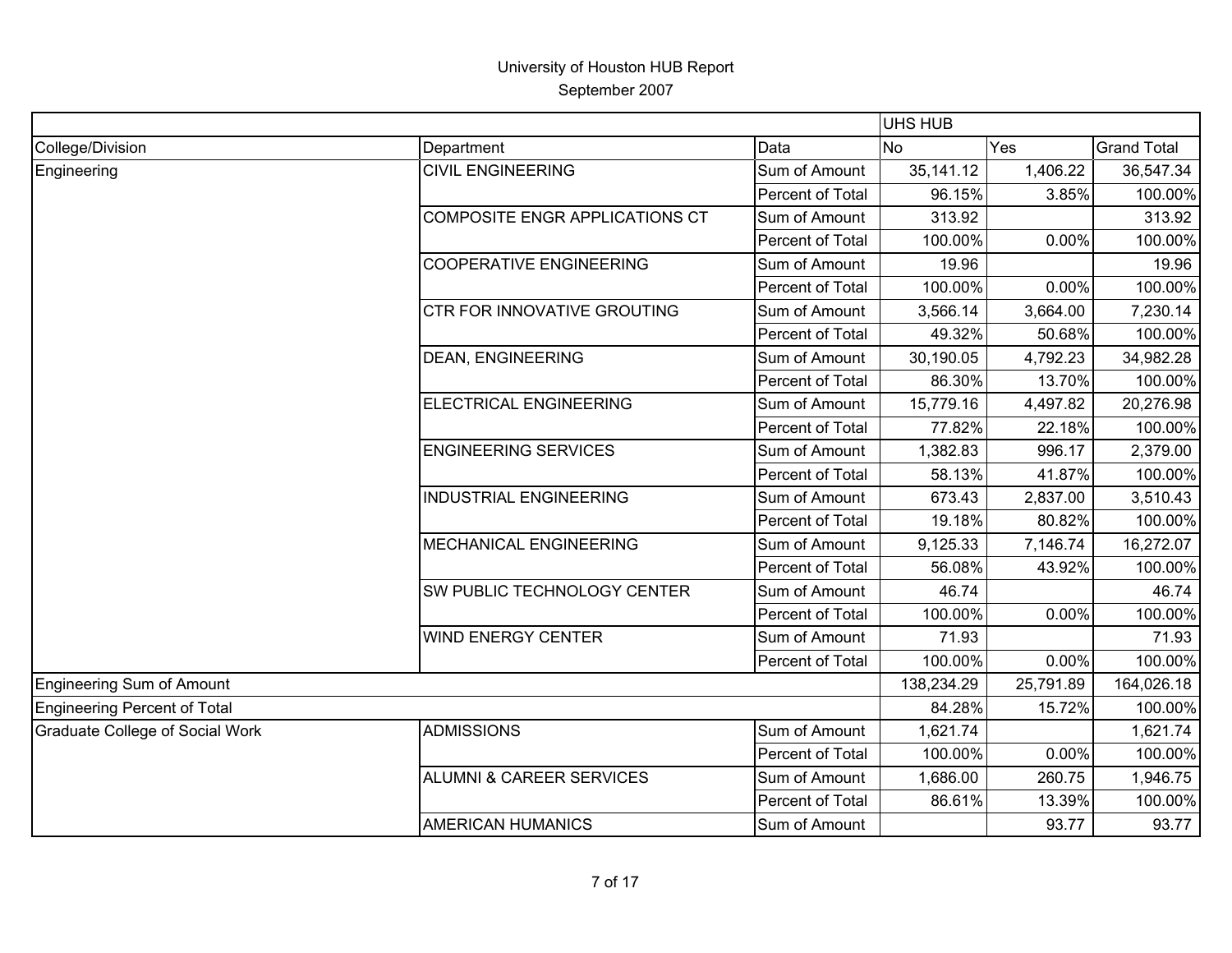|                                                  |                                       |                  | UHS HUB   |           |                    |
|--------------------------------------------------|---------------------------------------|------------------|-----------|-----------|--------------------|
| College/Division                                 | Department                            | Data             | <b>No</b> | Yes       | <b>Grand Total</b> |
| <b>Graduate College of Social Work</b>           | <b>AMERICAN HUMANICS</b>              | Percent of Total | 0.00%     | 100.00%   | 100.00%            |
|                                                  | DEAN, SOCIAL WORK                     | Sum of Amount    | 3,336.05  | 5,367.30  | 8,703.35           |
|                                                  |                                       | Percent of Total | 38.33%    | 61.67%    | 100.00%            |
|                                                  | <b>FIELD OFFICE</b>                   | Sum of Amount    | 398.25    | 37.12     | 435.37             |
|                                                  |                                       | Percent of Total | 91.47%    | 8.53%     | 100.00%            |
|                                                  | <b>OCP</b>                            | Sum of Amount    | 3,326.67  | 5,359.91  | 8,686.58           |
|                                                  |                                       | Percent of Total | 38.30%    | 61.70%    | 100.00%            |
|                                                  | <b>ODSPR</b>                          | Sum of Amount    | 3,750.10  | 1,167.16  | 4,917.26           |
|                                                  |                                       | Percent of Total | 76.26%    | 23.74%    | 100.00%            |
| Graduate College of Social Work Sum of Amount    |                                       |                  | 14,118.81 | 12,286.01 | 26,404.82          |
| Graduate College of Social Work Percent of Total |                                       |                  | 53.47%    | 46.53%    | 100.00%            |
| <b>Honors College</b>                            | <b>DEAN, HONORS COLLEGE</b>           | Sum of Amount    | 25,079.09 | 4,143.32  | 29,222.41          |
|                                                  |                                       | Percent of Total | 85.82%    | 14.18%    | 100.00%            |
|                                                  | HOUSTON TEACHERS INSTITUTE            | Sum of Amount    | 27.84     |           | 27.84              |
|                                                  |                                       | Percent of Total | 100.00%   | 0.00%     | 100.00%            |
| Honors College Sum of Amount                     |                                       |                  | 25,106.93 | 4,143.32  | 29,250.25          |
| Honors College Percent of Total                  |                                       |                  | 85.83%    | 14.17%    | 100.00%            |
| <b>Hotel and Restaurant Management</b>           | DEAN, HOTEL & RESTAURANT MANAG        | Sum of Amount    | 6,945.37  | 11,943.70 | 18,889.07          |
|                                                  |                                       | Percent of Total | 36.77%    | 63.23%    | 100.00%            |
|                                                  | <b>HOTEL AND RESTAURANT MANAGEMEN</b> | Sum of Amount    | 46,431.63 | 6,960.85  | 53,392.48          |
|                                                  |                                       | Percent of Total | 86.96%    | 13.04%    | 100.00%            |
| Hotel and Restaurant Management Sum of Amount    |                                       |                  | 53,377.00 | 18,904.55 | 72,281.55          |
| Hotel and Restaurant Management Percent of Total |                                       |                  | 73.85%    | 26.15%    | 100.00%            |
| Law Center                                       | <b>BLAKELEY INSTITUTE</b>             | Sum of Amount    | 216.42    | 303.51    | 519.93             |
|                                                  |                                       | Percent of Total | 41.62%    | 58.38%    | 100.00%            |
|                                                  | <b>BUSINESS SERVICES, LAW</b>         | Sum of Amount    | 3,739.44  | 125.08    | 3,864.52           |
|                                                  |                                       | Percent of Total | 96.76%    | 3.24%     | 100.00%            |
|                                                  | <b>CAREER SERVICES, LAW</b>           | Sum of Amount    | 508.72    |           | 508.72             |
|                                                  |                                       | Percent of Total | 100.00%   | 0.00%     | 100.00%            |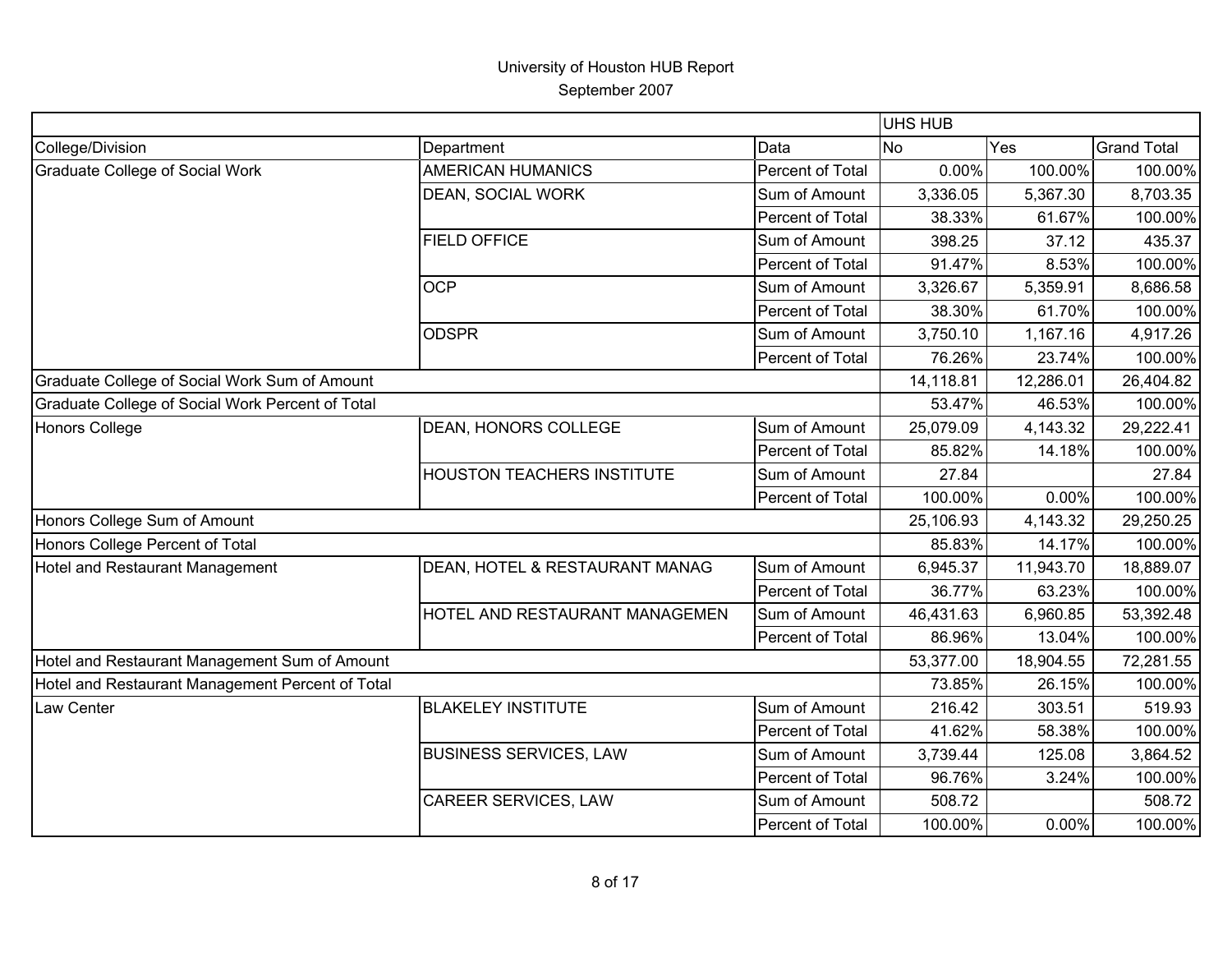|                                  |                               |                  | UHS HUB   |           |                    |
|----------------------------------|-------------------------------|------------------|-----------|-----------|--------------------|
| College/Division                 | Department                    | Data             | No        | Yes       | <b>Grand Total</b> |
| Law Center                       | DEAN, LAW                     | Sum of Amount    | 16,408.14 | 22,704.53 | 39,112.67          |
|                                  |                               | Percent of Total | 41.95%    | 58.05%    | 100.00%            |
|                                  | EXTERNAL AFFAIRS, LAW         | Sum of Amount    |           | 550.94    | 550.94             |
|                                  |                               | Percent of Total | 0.00%     | 100.00%   | 100.00%            |
|                                  | <b>FACILITIES, LAW</b>        | Sum of Amount    | 9,579.54  | 658.69    | 10,238.23          |
|                                  |                               | Percent of Total | 93.57%    | 6.43%     | 100.00%            |
|                                  | <b>FACULTY SUPPORT LAW</b>    | Sum of Amount    |           | 691.27    | 691.27             |
|                                  |                               | Percent of Total | 0.00%     | 100.00%   | 100.00%            |
|                                  | HEALTH LAW & POLICY INSTITUTE | Sum of Amount    | 271.60    | 204.12    | 475.72             |
|                                  |                               | Percent of Total | 57.09%    | 42.91%    | 100.00%            |
|                                  | <b>IHELG</b>                  | Sum of Amount    | 738.17    |           | 738.17             |
|                                  |                               | Percent of Total | 100.00%   | 0.00%     | 100.00%            |
|                                  | <b>LAW</b>                    | Sum of Amount    |           | 1,770.80  | 1,770.80           |
|                                  |                               | Percent of Total | 0.00%     | 100.00%   | 100.00%            |
|                                  | LAW INFORMATION TECHNOLOGY    | Sum of Amount    | 13,705.94 | 8,263.05  | 21,968.99          |
|                                  |                               | Percent of Total | 62.39%    | 37.61%    | 100.00%            |
|                                  | <b>LAW LIBRARY</b>            | Sum of Amount    | 13,631.67 | 88.99     | 13,720.66          |
|                                  |                               | Percent of Total | 99.35%    | 0.65%     | 100.00%            |
|                                  | STUDENT ORGANIZATION, LAW     | Sum of Amount    | 694.09    |           | 694.09             |
|                                  |                               | Percent of Total | 100.00%   | 0.00%     | 100.00%            |
|                                  | STUDENT SERVICES, LAW         | Sum of Amount    | 3,632.06  | 895.80    | 4,527.86           |
|                                  |                               | Percent of Total | 80.22%    | 19.78%    | 100.00%            |
| Law Center Sum of Amount         |                               |                  | 63,125.79 | 36,256.78 | 99,382.57          |
| Law Center Percent of Total      |                               |                  | 63.52%    | 36.48%    | 100.00%            |
| Liberal Arts and Social Sciences | <b>AEROSPACE STUDIES</b>      | Sum of Amount    | 557.36    |           | 557.36             |
|                                  |                               | Percent of Total | 100.00%   | 0.00%     | 100.00%            |
|                                  | AFRICAN-AMERICAN STUDIES      | Sum of Amount    | 2,581.86  | 3,061.03  | 5,642.89           |
|                                  |                               | Percent of Total | 45.75%    | 54.25%    | 100.00%            |
|                                  | <b>ANTHROPOLOGY</b>           | Sum of Amount    | 43.88     | 1,155.93  | 1,199.81           |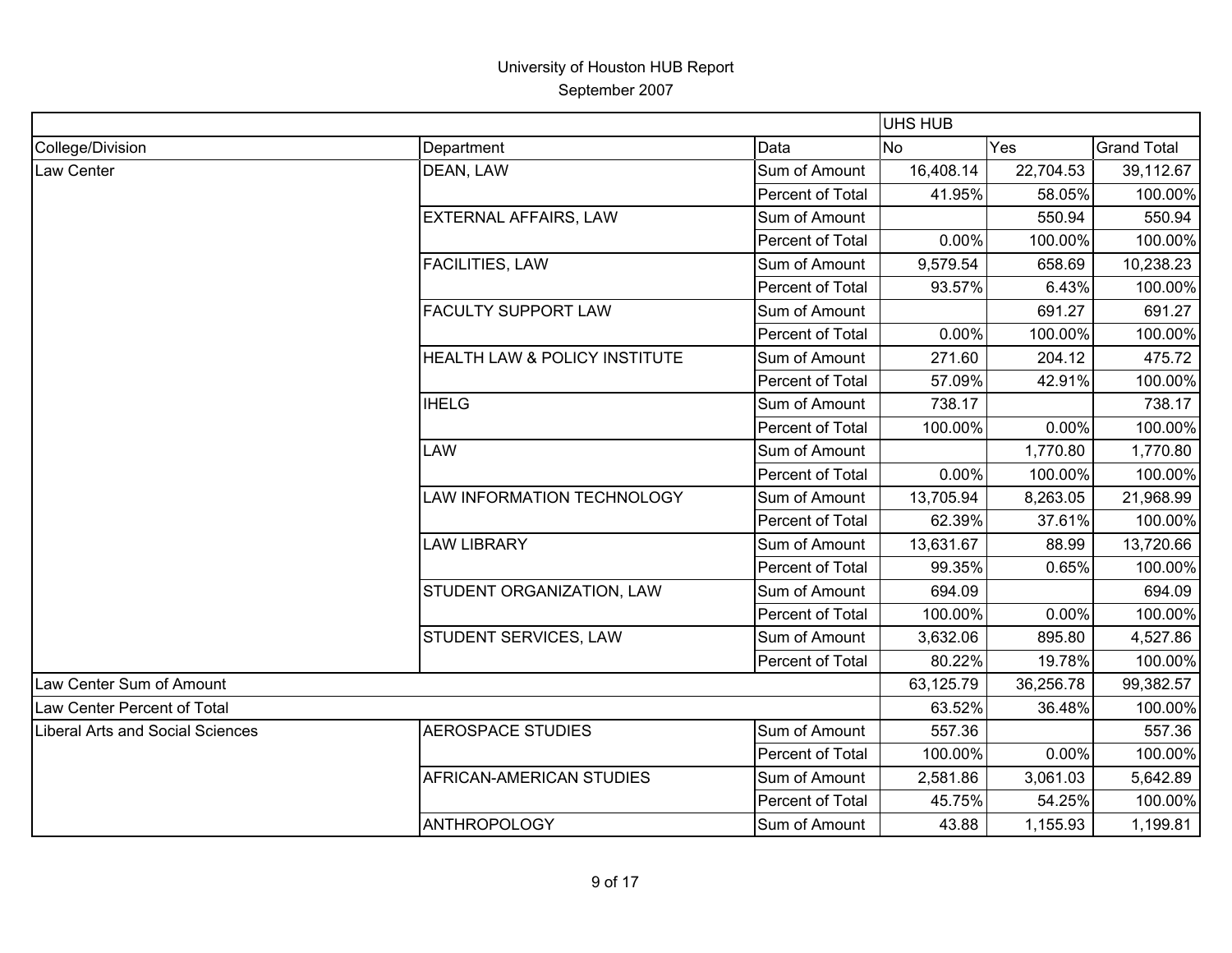|                                  |                                  |                  | <b>UHS HUB</b> |           |                    |
|----------------------------------|----------------------------------|------------------|----------------|-----------|--------------------|
| College/Division                 | Department                       | Data             | <b>No</b>      | Yes       | <b>Grand Total</b> |
| Liberal Arts and Social Sciences | <b>ANTHROPOLOGY</b>              | Percent of Total | 3.66%          | 96.34%    | 100.00%            |
|                                  | <b>ART</b>                       | Sum of Amount    | 8,082.32       | 818.58    | 8,900.90           |
|                                  |                                  | Percent of Total | 90.80%         | 9.20%     | 100.00%            |
|                                  | <b>ARTE PUBLICO</b>              | Sum of Amount    | 55,297.77      | 545.14    | 55,842.91          |
|                                  |                                  | Percent of Total | 99.02%         | 0.98%     | 100.00%            |
|                                  | <b>BAND</b>                      | Sum of Amount    | 11,740.33      | 717.55    | 12,457.88          |
|                                  |                                  | Percent of Total | 94.24%         | 5.76%     | 100.00%            |
|                                  | <b>BLAFFER GALLERY</b>           | Sum of Amount    | 15,441.96      | 1,561.59  | 17,003.55          |
|                                  |                                  | Percent of Total | 90.82%         | 9.18%     | 100.00%            |
|                                  | CENTER FOR PUBLIC POLICY         | Sum of Amount    | 18,719.34      | 239.01    | 18,958.35          |
|                                  |                                  | Percent of Total | 98.74%         | 1.26%     | 100.00%            |
|                                  | <b>COMMUNICATION</b>             | Sum of Amount    | 42,209.20      | 12,278.75 | 54,487.95          |
|                                  |                                  | Percent of Total | 77.47%         | 22.53%    | 100.00%            |
|                                  | <b>COMMUNICATIONS DISORDERS</b>  | Sum of Amount    | 2,905.15       | 646.01    | 3,551.16           |
|                                  |                                  | Percent of Total | 81.81%         | 18.19%    | 100.00%            |
|                                  | <b>CWMCA CENTER FOR THE ARTS</b> | Sum of Amount    | 2,764.23       | 40.26     | 2,804.49           |
|                                  |                                  | Percent of Total | 98.56%         | 1.44%     | 100.00%            |
|                                  | DEAN, LIBERAL ARTS & SOC SCI     | Sum of Amount    | 1,645.29       | 1,506.56  | 3,151.85           |
|                                  |                                  | Percent of Total | 52.20%         | 47.80%    | 100.00%            |
|                                  | <b>ECONOMICS</b>                 | Sum of Amount    | 2,683.85       | 2,097.46  | 4,781.31           |
|                                  |                                  | Percent of Total | 56.13%         | 43.87%    | 100.00%            |
|                                  | <b>ENGLISH</b>                   | Sum of Amount    | 22,818.99      | 3,615.35  | 26,434.34          |
|                                  |                                  | Percent of Total | 86.32%         | 13.68%    | 100.00%            |
|                                  | <b>HISTORY</b>                   | Sum of Amount    | 25,791.48      | 1,137.07  | 26,928.55          |
|                                  |                                  | Percent of Total | 95.78%         | 4.22%     | 100.00%            |
|                                  | <b>MEXICAN-AMERICAN STUDIES</b>  | Sum of Amount    | 10,563.09      | 3,543.74  | 14,106.83          |
|                                  |                                  | Percent of Total | 74.88%         | 25.12%    | 100.00%            |
|                                  | <b>MILITARY SCIENCE</b>          | Sum of Amount    | 4,721.67       | 791.85    | 5,513.52           |
|                                  |                                  | Percent of Total | 85.64%         | 14.36%    | 100.00%            |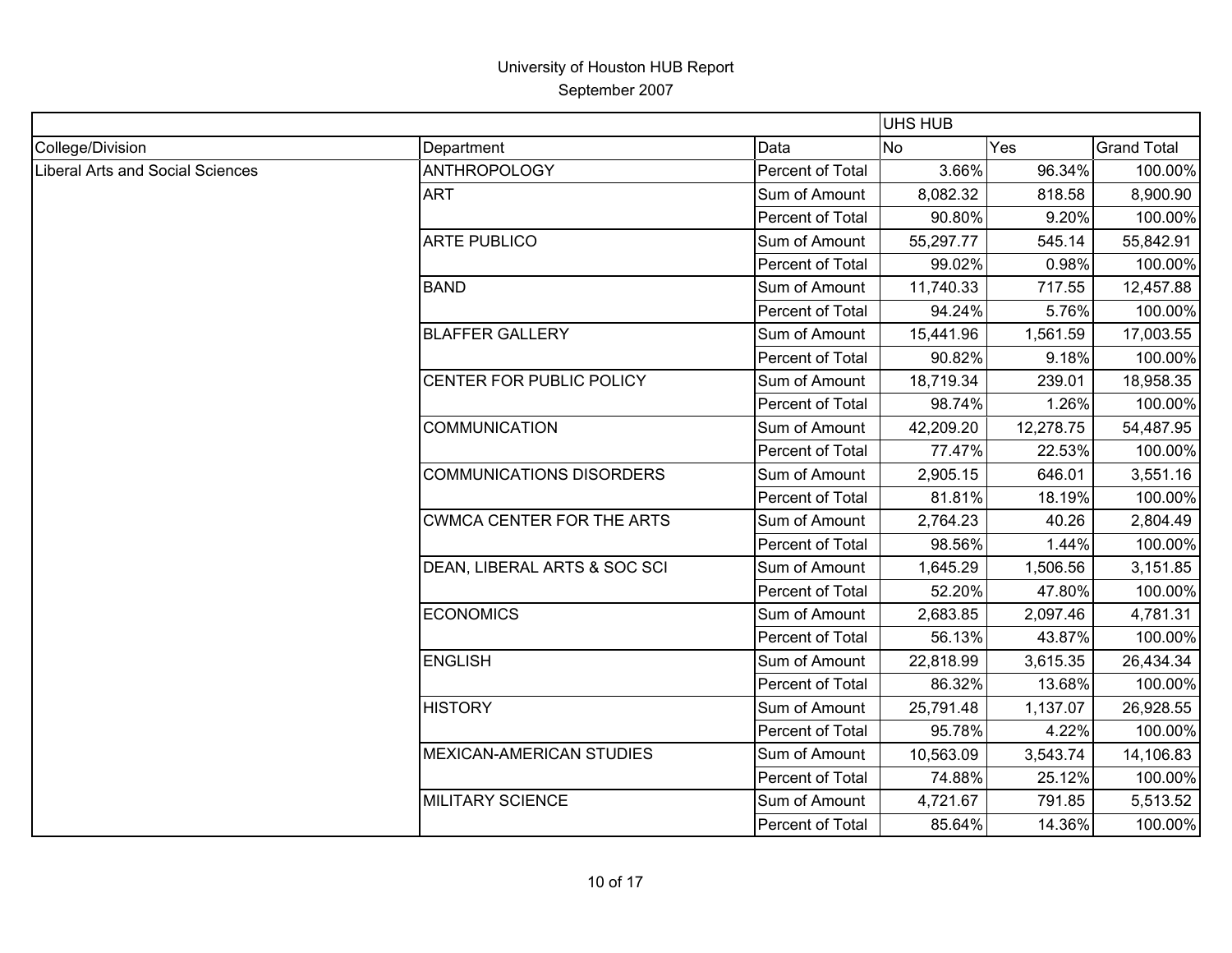|                                                   |                                   |                  | <b>UHS HUB</b> |           |                    |
|---------------------------------------------------|-----------------------------------|------------------|----------------|-----------|--------------------|
| College/Division                                  | Department                        | Data             | <b>No</b>      | Yes       | <b>Grand Total</b> |
| <b>Liberal Arts and Social Sciences</b>           | MODERN AND CLASSICAL LANGUAGES    | Sum of Amount    | 4,828.26       | 874.01    | 5,702.27           |
|                                                   |                                   | Percent of Total | 84.67%         | 15.33%    | 100.00%            |
|                                                   | <b>MUSIC</b>                      | Sum of Amount    | 18,804.11      | 3,602.28  | 22,406.39          |
|                                                   |                                   | Percent of Total | 83.92%         | 16.08%    | 100.00%            |
|                                                   | PHILOSOPHY                        | Sum of Amount    | 237.93         | 2,528.82  | 2,766.75           |
|                                                   |                                   | Percent of Total | 8.60%          | 91.40%    | 100.00%            |
|                                                   | POLITICAL SCIENCE                 | Sum of Amount    | 21,208.86      | 3,985.24  | 25,194.10          |
|                                                   |                                   | Percent of Total | 84.18%         | 15.82%    | 100.00%            |
|                                                   | <b>PSYCHOLOGY</b>                 | Sum of Amount    | 26, 197.52     | 2,755.94  | 28,953.46          |
|                                                   |                                   | Percent of Total | 90.48%         | 9.52%     | 100.00%            |
|                                                   | <b>SOCIOLOGY</b>                  | Sum of Amount    | 357.90         | 7,282.84  | 7,640.74           |
|                                                   |                                   | Percent of Total | 4.68%          | 95.32%    | 100.00%            |
|                                                   | <b>THEATRE</b>                    | Sum of Amount    | 23,790.34      | 1,268.00  | 25,058.34          |
|                                                   |                                   | Percent of Total | 94.94%         | 5.06%     | 100.00%            |
|                                                   | <b>WOMEN'S STUDIES PROGRAM</b>    | Sum of Amount    | 1,263.48       | 533.13    | 1,796.61           |
|                                                   |                                   | Percent of Total | 70.33%         | 29.67%    | 100.00%            |
|                                                   | <b>WRITING CENTER</b>             | Sum of Amount    | 1,158.39       | 423.69    | 1,582.08           |
|                                                   |                                   | Percent of Total | 73.22%         | 26.78%    | 100.00%            |
| Liberal Arts and Social Sciences Sum of Amount    |                                   |                  | 326,414.56     | 57,009.83 | 383,424.39         |
| Liberal Arts and Social Sciences Percent of Total |                                   |                  | 85.13%         | 14.87%    | 100.00%            |
| Library                                           | <b>UNIVERSITY LIBRARIES</b>       | Sum of Amount    | 493,653.24     | 49,151.63 | 542,804.87         |
|                                                   |                                   | Percent of Total | 90.94%         | 9.06%     | 100.00%            |
| Library Sum of Amount                             |                                   |                  | 493,653.24     | 49,151.63 | 542,804.87         |
| <b>Library Percent of Total</b>                   |                                   |                  | 90.94%         | 9.06%     | 100.00%            |
| <b>Natural Science and Mathematics</b>            | <b>BIOLOGY &amp; BIOCHEMISTRY</b> | Sum of Amount    | 81,265.62      | 1,259.08  | 82,524.70          |
|                                                   |                                   | Percent of Total | 98.47%         | 1.53%     | 100.00%            |
|                                                   | <b>CAGE INSTITUTE</b>             | Sum of Amount    | 14.49          |           | 14.49              |
|                                                   |                                   | Percent of Total | 100.00%        | 0.00%     | 100.00%            |
|                                                   | <b>CHEMISTRY</b>                  | Sum of Amount    | 80,857.80      | 9,960.11  | 90,817.91          |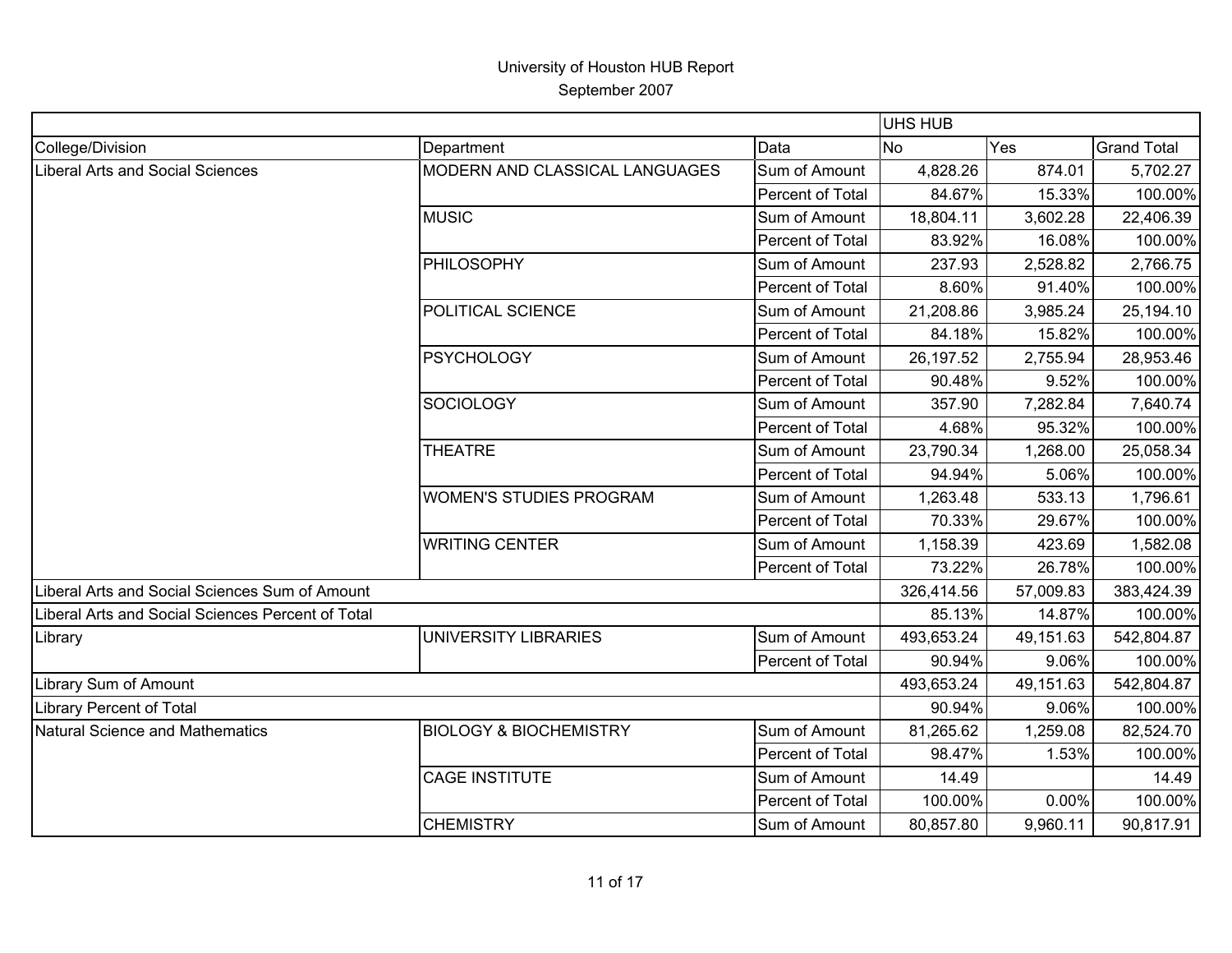|                                                  |                                           |                  | UHS HUB    |           |                    |
|--------------------------------------------------|-------------------------------------------|------------------|------------|-----------|--------------------|
| College/Division                                 | Department                                | Data             | <b>No</b>  | Yes       | <b>Grand Total</b> |
| <b>Natural Science and Mathematics</b>           | <b>CHEMISTRY</b>                          | Percent of Total | 89.03%     | 10.97%    | 100.00%            |
|                                                  | <b>COMPUTER SCIENCE</b>                   | Sum of Amount    | 6,475.72   | 14,161.98 | 20,637.70          |
|                                                  |                                           | Percent of Total | 31.38%     | 68.62%    | 100.00%            |
|                                                  | DEAN, NATURAL SCIENCE & MATHE             | Sum of Amount    | 27,044.01  | 926.14    | 27,970.15          |
|                                                  |                                           | Percent of Total | 96.69%     | 3.31%     | 100.00%            |
|                                                  | <b>GEOLOGY</b>                            | Sum of Amount    | 36,846.25  | 9,070.05  | 45,916.30          |
|                                                  |                                           | Percent of Total | 80.25%     | 19.75%    | 100.00%            |
|                                                  | <b>IMAQS</b>                              | Sum of Amount    | 21,781.51  | 498.14    | 22,279.65          |
|                                                  |                                           | Percent of Total | 97.76%     | 2.24%     | 100.00%            |
|                                                  | INST FOR THEORETICAL & ENG SCI            | Sum of Amount    | 281.09     |           | 281.09             |
|                                                  |                                           | Percent of Total | 100.00%    | 0.00%     | 100.00%            |
|                                                  | <b>MATHEMATICS</b>                        | Sum of Amount    | 14,628.09  | 2,117.96  | 16,746.05          |
|                                                  |                                           | Percent of Total | 87.35%     | 12.65%    | 100.00%            |
|                                                  | <b>PHYSICS</b>                            | Sum of Amount    | 17,517.17  | 12,858.32 | 30,375.49          |
|                                                  |                                           | Percent of Total | 57.67%     | 42.33%    | 100.00%            |
| Natural Science and Mathematics Sum of Amount    |                                           |                  | 286,711.75 | 50,851.78 | 337,563.53         |
| Natural Science and Mathematics Percent of Total |                                           |                  | 84.94%     | 15.06%    | 100.00%            |
| Optometry                                        | DEAN, OPTOMETRY                           | Sum of Amount    | 23,679.79  | 4,215.09  | 27,894.88          |
|                                                  |                                           | Percent of Total | 84.89%     | 15.11%    | 100.00%            |
|                                                  | OPT VISION SCIENCES                       | Sum of Amount    | 29,109.39  | 4,001.74  | 33,111.13          |
|                                                  |                                           | Percent of Total | 87.91%     | 12.09%    | 100.00%            |
|                                                  | OPTOMETRY CLINIC                          | Sum of Amount    | 15,788.38  | 10,883.01 | 26,671.39          |
|                                                  |                                           | Percent of Total | 59.20%     | 40.80%    | 100.00%            |
| Optometry Sum of Amount                          |                                           |                  | 68,577.56  | 19,099.84 | 87,677.40          |
| Optometry Percent of Total                       |                                           |                  | 78.22%     | 21.78%    | 100.00%            |
| Pharmacy                                         | <b>CLINICAL PHARMACY &amp; ADMINISTRA</b> | Sum of Amount    | 6,968.42   | 9,703.19  | 16,671.61          |
|                                                  |                                           | Percent of Total | 41.80%     | 58.20%    | 100.00%            |
|                                                  | DEAN, PHARMACY                            | Sum of Amount    | 48,105.48  | 9,475.80  | 57,581.28          |
|                                                  |                                           | Percent of Total | 83.54%     | 16.46%    | 100.00%            |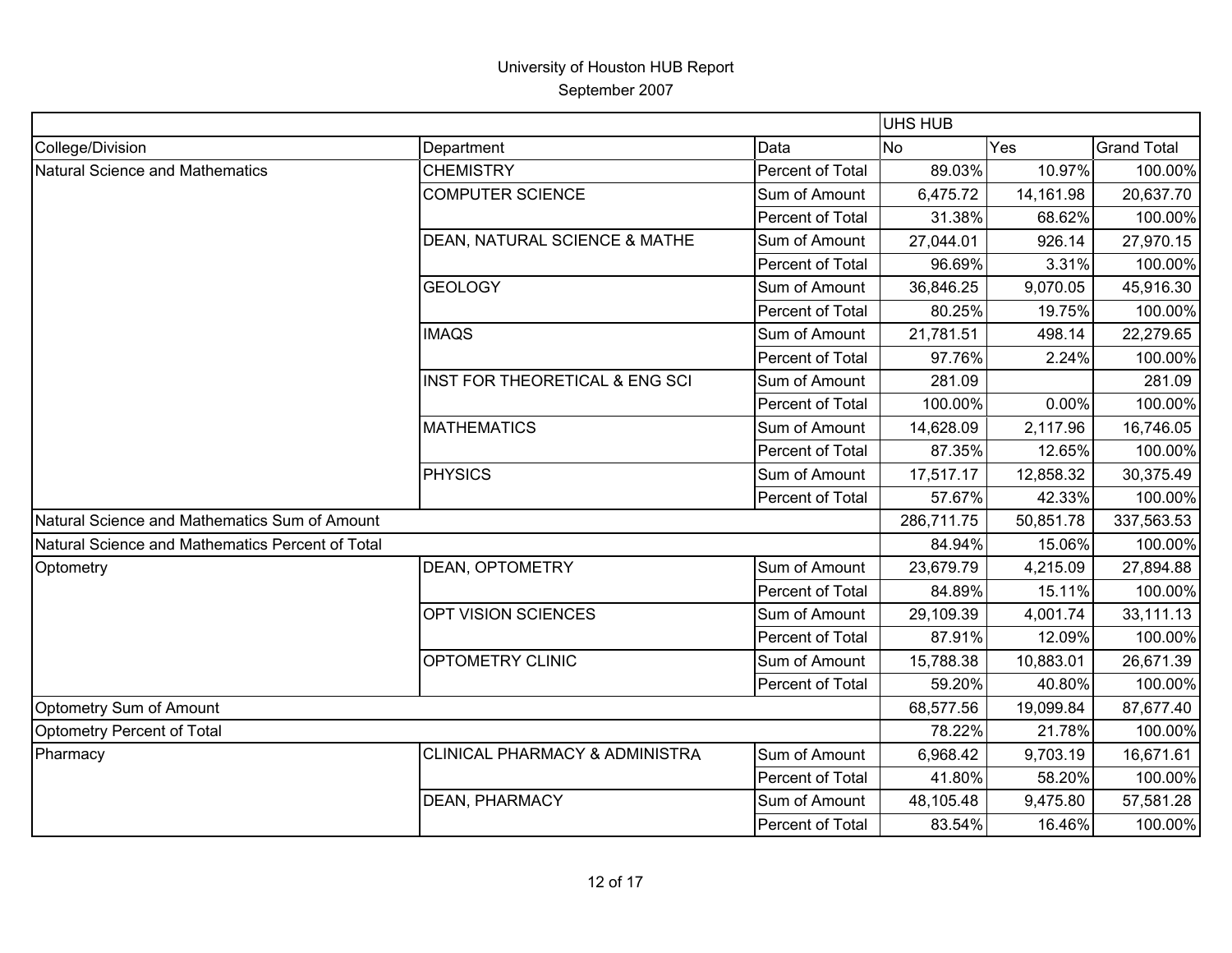|                           |                                     |                  | <b>UHS HUB</b> |           |                    |
|---------------------------|-------------------------------------|------------------|----------------|-----------|--------------------|
| College/Division          | Department                          | Data             | <b>No</b>      | Yes       | <b>Grand Total</b> |
| Pharmacy                  | <b>INSTITUTE FOR DRUG EDUCATION</b> | Sum of Amount    | 191.30         |           | 191.30             |
|                           |                                     | Percent of Total | 100.00%        | 0.00%     | 100.00%            |
|                           | PHARMACOLOGICAL & PHARMACEUTIC      | Sum of Amount    | 24,406.18      | (52.80)   | 24,353.38          |
|                           |                                     | Percent of Total | 100.22%        | $-0.22%$  | 100.00%            |
| Pharmacy Sum of Amount    |                                     |                  | 79,671.38      | 19,126.19 | 98,797.57          |
| Pharmacy Percent of Total |                                     |                  | 80.64%         | 19.36%    | 100.00%            |
| Research                  | <b>ANIMAL CARE OPERATIONS</b>       | Sum of Amount    | 6,591.43       | 2,482.13  | 9,073.56           |
|                           |                                     | Percent of Total | 72.64%         | 27.36%    | 100.00%            |
|                           | CENTER FOR ADVANCED MATERIALS       | Sum of Amount    | 6,897.87       | 336.48    | 7,234.35           |
|                           |                                     | Percent of Total | 95.35%         | 4.65%     | 100.00%            |
|                           | <b>CMC</b>                          | Sum of Amount    | 2,490.11       | 1,288.58  | 3,778.69           |
|                           |                                     | Percent of Total | 65.90%         | 34.10%    | 100.00%            |
|                           | <b>GRANTS AND CONTRACTS</b>         | Sum of Amount    | 430.96         |           | 430.96             |
|                           |                                     | Percent of Total | 100.00%        | 0.00%     | 100.00%            |
|                           | <b>HOUSTON COASTAL CENTER</b>       | Sum of Amount    | 155.15         |           | 155.15             |
|                           |                                     | Percent of Total | 100.00%        | 0.00%     | 100.00%            |
|                           | INSTITUTE FOR MOLECULAR DESIGN      | Sum of Amount    | 594.79         |           | 594.79             |
|                           |                                     | Percent of Total | 100.00%        | 0.00%     | 100.00%            |
|                           | OFFICE OF TECHNOLOGY MANAGEMEN      | Sum of Amount    | 64,790.68      |           | 64,790.68          |
|                           |                                     | Percent of Total | 100.00%        | 0.00%     | 100.00%            |
|                           | <b>RESEARCH</b>                     | Sum of Amount    | 1,530.99       | 331.22    | 1,862.21           |
|                           |                                     | Percent of Total | 82.21%         | 17.79%    | 100.00%            |
|                           | <b>RESEARCH FINANCIAL SERVICES</b>  | Sum of Amount    | 706.42         |           | 706.42             |
|                           |                                     | Percent of Total | 100.00%        | 0.00%     | 100.00%            |
|                           | <b>RESEARCH INFORMATION CENTER</b>  | Sum of Amount    | 3,557.14       |           | 3,557.14           |
|                           |                                     | Percent of Total | 100.00%        | 0.00%     | 100.00%            |
|                           | RESEARCH POLICIES/COMP/COMMITT      | Sum of Amount    | 85.60          |           | 85.60              |
|                           |                                     | Percent of Total | 100.00%        | 0.00%     | 100.00%            |
|                           | <b>SPACE VACUUM EPITAXY CENTER</b>  | Sum of Amount    | 2,975.72       |           | 2,975.72           |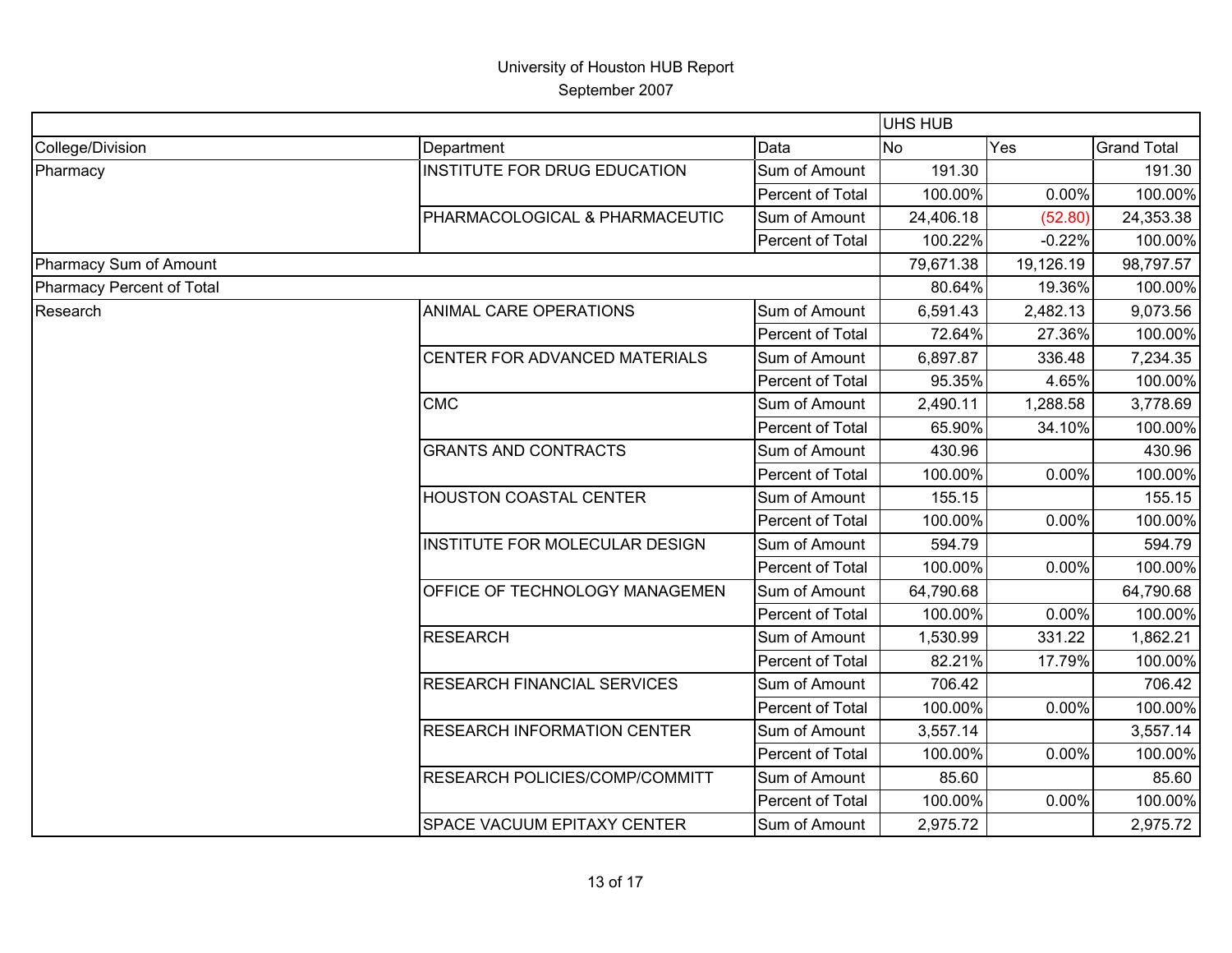|                                  |                                |                  | <b>UHS HUB</b> |           |                    |
|----------------------------------|--------------------------------|------------------|----------------|-----------|--------------------|
| College/Division                 | Department                     | Data             | <b>No</b>      | Yes       | <b>Grand Total</b> |
| Research                         | SPACE VACUUM EPITAXY CENTER    | Percent of Total | 100.00%        | 0.00%     | 100.00%            |
|                                  | <b>TCSUH</b>                   | Sum of Amount    | 55,258.72      | 6,130.89  | 61,389.61          |
|                                  |                                | Percent of Total | 90.01%         | 9.99%     | 100.00%            |
|                                  | <b>TIMES</b>                   | Sum of Amount    | 274,769.15     | 12,122.77 | 286,891.92         |
|                                  |                                | Percent of Total | 95.77%         | 4.23%     | 100.00%            |
|                                  | TX LEARNING/COMPUTATIONAL CTR  | Sum of Amount    | 154,004.43     | 4,889.69  | 158,894.12         |
|                                  |                                | Percent of Total | 96.92%         | 3.08%     | 100.00%            |
| <b>Research Sum of Amount</b>    |                                |                  | 574,839.16     | 27,581.76 | 602,420.92         |
| <b>Research Percent of Total</b> |                                |                  | 95.42%         | 4.58%     | 100.00%            |
| <b>Student Affairs</b>           | <b>CAMPUS ACTIVITIES</b>       | Sum of Amount    | 10,928.13      | 498.71    | 11,426.84          |
|                                  |                                | Percent of Total | 95.64%         | 4.36%     | 100.00%            |
|                                  | <b>CAMPUS RECREATION</b>       | Sum of Amount    | 15,623.99      | 6,475.67  | 22,099.66          |
|                                  |                                | Percent of Total | 70.70%         | 29.30%    | 100.00%            |
|                                  | CENTER FOR STUDENTS W/DISABILI | Sum of Amount    | 26,653.74      | 12,027.38 | 38,681.12          |
|                                  |                                | Percent of Total | 68.91%         | 31.09%    | 100.00%            |
|                                  | CHILD CARE CENTER              | Sum of Amount    | 12,355.58      | 295.89    | 12,651.47          |
|                                  |                                | Percent of Total | 97.66%         | 2.34%     | 100.00%            |
|                                  | COUNSELING AND PSYCH SVCS      | Sum of Amount    | 5,636.94       | 293.79    | 5,930.73           |
|                                  |                                | Percent of Total | 95.05%         | 4.95%     | 100.00%            |
|                                  | <b>DEAN OF STUDENTS</b>        | Sum of Amount    | 926.49         |           | 926.49             |
|                                  |                                | Percent of Total | 100.00%        | 0.00%     | 100.00%            |
|                                  | INT'L STUDENT & SCHOLAR SERVIC | Sum of Amount    | 587.50         |           | 587.50             |
|                                  |                                | Percent of Total | 100.00%        | 0.00%     | 100.00%            |
|                                  | LEARNING AND ASSESSMENT SVCS   | Sum of Amount    | 113.62         |           | 113.62             |
|                                  |                                | Percent of Total | 100.00%        | 0.00%     | 100.00%            |
|                                  | LEARNING SUPPORT SERVICES      | Sum of Amount    | 1,927.03       | 1,301.26  | 3,228.29           |
|                                  |                                | Percent of Total | 59.69%         | 40.31%    | 100.00%            |
|                                  | <b>RELIGION CENTER</b>         | Sum of Amount    | 203.95         |           | 203.95             |
|                                  |                                | Percent of Total | 100.00%        | 0.00%     | 100.00%            |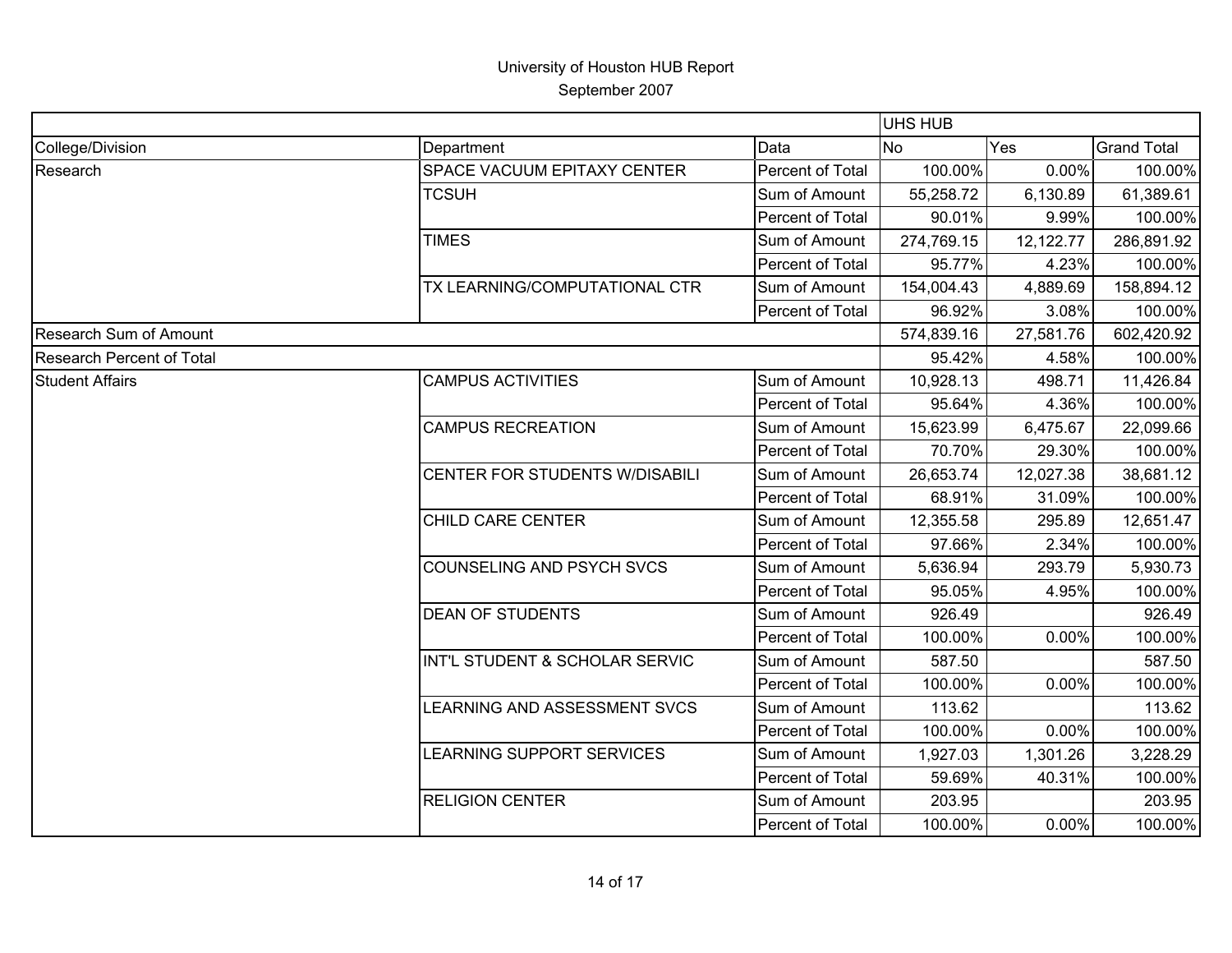|                                         |                                       |                  | <b>UHS HUB</b> |           |                    |
|-----------------------------------------|---------------------------------------|------------------|----------------|-----------|--------------------|
| College/Division                        | Department                            | Data             | <b>No</b>      | Yes       | <b>Grand Total</b> |
| <b>Student Affairs</b>                  | <b>RESIDENTIAL LIFE &amp; HOUSING</b> | Sum of Amount    | 175,474.62     | 30,406.34 | 205,880.96         |
|                                         |                                       | Percent of Total | 85.23%         | 14.77%    | 100.00%            |
|                                         | <b>STUDENT AFFAIRS</b>                | Sum of Amount    | 2,868.62       | 1,949.62  | 4,818.24           |
|                                         |                                       | Percent of Total | 59.54%         | 40.46%    | 100.00%            |
|                                         | <b>STUDENT HEALTH CENTER</b>          | Sum of Amount    | 42,258.01      | 11,345.14 | 53,603.15          |
|                                         |                                       | Percent of Total | 78.83%         | 21.17%    | 100.00%            |
|                                         | <b>STUDENT PHARMACY</b>               | Sum of Amount    | 584.05         |           | 584.05             |
|                                         |                                       | Percent of Total | 100.00%        | 0.00%     | 100.00%            |
|                                         | <b>STUDENT PUBLICATIONS</b>           | Sum of Amount    | 7,192.29       | 138.04    | 7,330.33           |
|                                         |                                       | Percent of Total | 98.12%         | 1.88%     | 100.00%            |
|                                         | UNIVERSITY CAREER SERVICES            | Sum of Amount    | 2,024.16       | 76.00     | 2,100.16           |
|                                         |                                       | Percent of Total | 96.38%         | 3.62%     | 100.00%            |
|                                         | <b>UNIVERSITY CENTER</b>              | Sum of Amount    | 71,587.01      | 4,848.43  | 76,435.44          |
|                                         |                                       | Percent of Total | 93.66%         | 6.34%     | 100.00%            |
|                                         | UNIVERSITY TESTING SERVICES           | Sum of Amount    | 3,430.02       | 1,830.85  | 5,260.87           |
|                                         |                                       | Percent of Total | 65.20%         | 34.80%    | 100.00%            |
|                                         | <b>URBAN EXPERIENCE VPSA</b>          | Sum of Amount    | 417.99         |           | 417.99             |
|                                         |                                       | Percent of Total | 100.00%        | 0.00%     | 100.00%            |
|                                         | <b>VETERAN SERVICES</b>               | Sum of Amount    | 407.72         | 20.38     | 428.10             |
|                                         |                                       | Percent of Total | 95.24%         | 4.76%     | 100.00%            |
| <b>Student Affairs Sum of Amount</b>    |                                       |                  | 381,201.46     | 71,507.50 | 452,708.96         |
| <b>Student Affairs Percent of Total</b> |                                       |                  | 84.20%         | 15.80%    | 100.00%            |
| Technology                              | CENTER FOR LIFE SCIENCES TECH         | Sum of Amount    | 17,392.60      |           | 17,392.60          |
|                                         |                                       | Percent of Total | 100.00%        | 0.00%     | 100.00%            |
|                                         | DEAN, TECHNOLOGY                      | Sum of Amount    | 7,921.74       | 3,430.58  | 11,352.32          |
|                                         |                                       | Percent of Total | 69.78%         | 30.22%    | 100.00%            |
|                                         | <b>ENGINEERING TECHNOLOGY</b>         | Sum of Amount    | 13,746.12      | 5,336.76  | 19,082.88          |
|                                         |                                       | Percent of Total | 72.03%         | 27.97%    | 100.00%            |
|                                         | HUMAN DEVELOP AND CONSUMER SCI        | Sum of Amount    | 478.16         | 4,548.48  | 5,026.64           |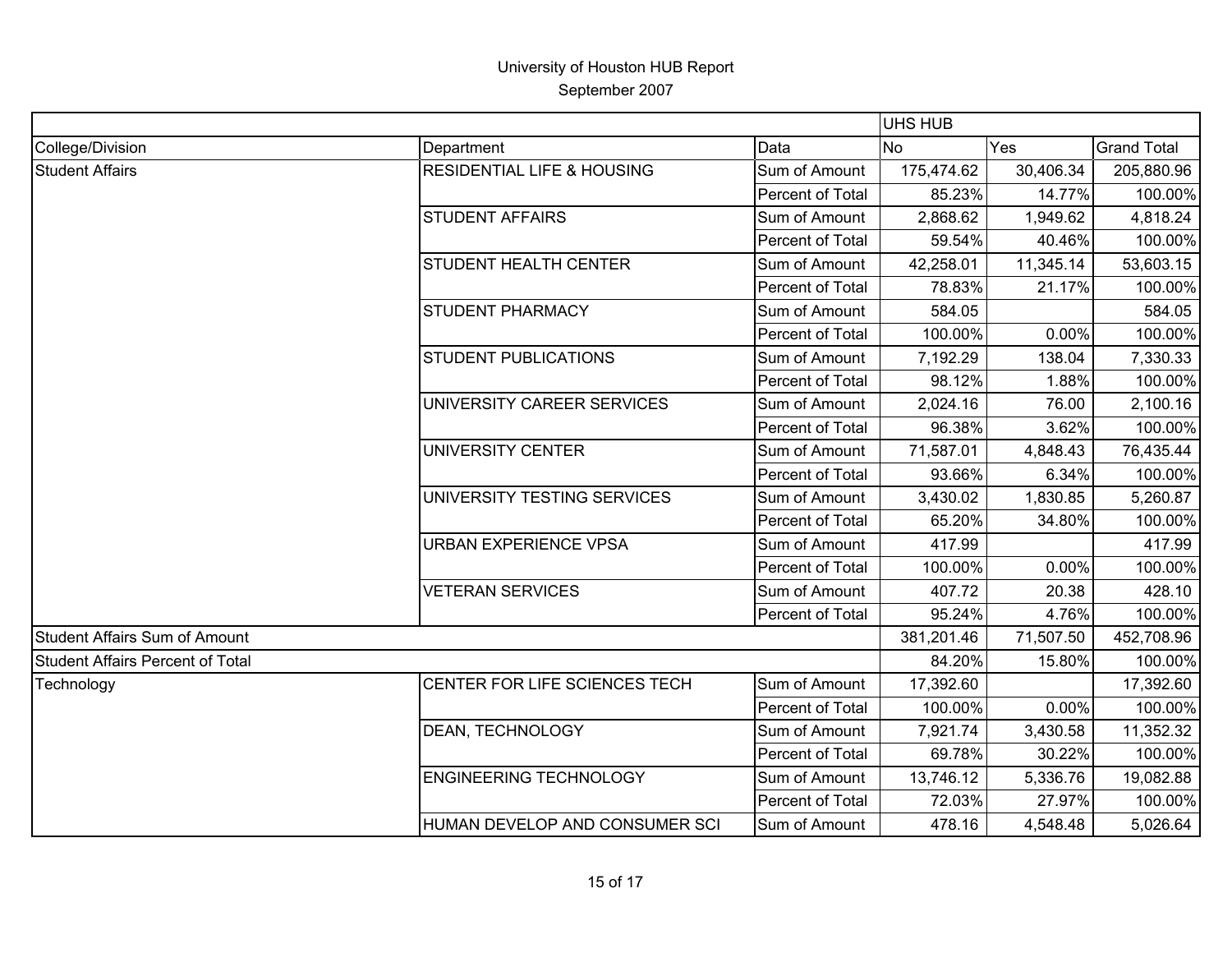|                                    |                                         |                  | UHS HUB   |           |                    |
|------------------------------------|-----------------------------------------|------------------|-----------|-----------|--------------------|
| College/Division                   | Department                              | Data             | <b>No</b> | Yes       | <b>Grand Total</b> |
| Technology                         | HUMAN DEVELOP AND CONSUMER SCI          | Percent of Total | 9.51%     | 90.49%    | 100.00%            |
|                                    | <b>INFORMATION &amp; LOGISTICS TECH</b> | Sum of Amount    | 21,134.14 | 2,705.03  | 23,839.17          |
|                                    |                                         | Percent of Total | 88.65%    | 11.35%    | 100.00%            |
|                                    | <b>TMAC</b>                             | Sum of Amount    | 10,482.36 | 532.44    | 11,014.80          |
|                                    |                                         | Percent of Total | 95.17%    | 4.83%     | 100.00%            |
| <b>Technology Sum of Amount</b>    |                                         |                  | 71,155.12 | 16,553.29 | 87,708.41          |
| <b>Technology Percent of Total</b> |                                         |                  | 81.13%    | 18.87%    | 100.00%            |
| <b>University Advancement</b>      | ADVANCEMENT INFORMATION SVCS            | Sum of Amount    | 1,801.40  | 4,820.36  | 6,621.76           |
|                                    |                                         | Percent of Total | 27.20%    | 72.80%    | 100.00%            |
|                                    | <b>ANNUAL GIVING</b>                    | Sum of Amount    | 72,035.73 | 240.07    | 72,275.80          |
|                                    |                                         | Percent of Total | 99.67%    | 0.33%     | 100.00%            |
|                                    | <b>CREATIVE SERVICES</b>                | Sum of Amount    | 514.74    | 474.01    | 988.75             |
|                                    |                                         | Percent of Total | 52.06%    | 47.94%    | 100.00%            |
|                                    | <b>DEVELOPMENT</b>                      | Sum of Amount    | 3,200.19  | 4,080.71  | 7,280.90           |
|                                    |                                         | Percent of Total | 43.95%    | 56.05%    | 100.00%            |
|                                    | <b>DEVELOPMENT RESEARCH</b>             | Sum of Amount    | 1,166.39  | 930.59    | 2,096.98           |
|                                    |                                         | Percent of Total | 55.62%    | 44.38%    | 100.00%            |
|                                    | <b>DONOR &amp; ALUMNI RECORDS</b>       | Sum of Amount    | 3,568.59  |           | 3,568.59           |
|                                    |                                         | Percent of Total | 100.00%   | 0.00%     | 100.00%            |
|                                    | <b>EXTERNAL COMMUNICATIONS</b>          | Sum of Amount    | 287.24    | 294.53    | 581.77             |
|                                    |                                         | Percent of Total | 49.37%    | 50.63%    | 100.00%            |
|                                    | INTERNAL COMMUNICATIONS                 | Sum of Amount    | 634.98    |           | 634.98             |
|                                    |                                         | Percent of Total | 100.00%   | 0.00%     | 100.00%            |
|                                    | <b>MARKETING</b>                        | Sum of Amount    | 15,720.05 |           | 15,720.05          |
|                                    |                                         | Percent of Total | 100.00%   | 0.00%     | 100.00%            |
|                                    | PLANNED GIVING                          | Sum of Amount    | 1,006.00  | 44.18     | 1,050.18           |
|                                    |                                         | Percent of Total | 95.79%    | 4.21%     | 100.00%            |
|                                    | UNIVERSITY ADVANCEMENT                  | Sum of Amount    | 37,295.40 | 24,659.96 | 61,955.36          |
|                                    |                                         | Percent of Total | 60.20%    | 39.80%    | 100.00%            |